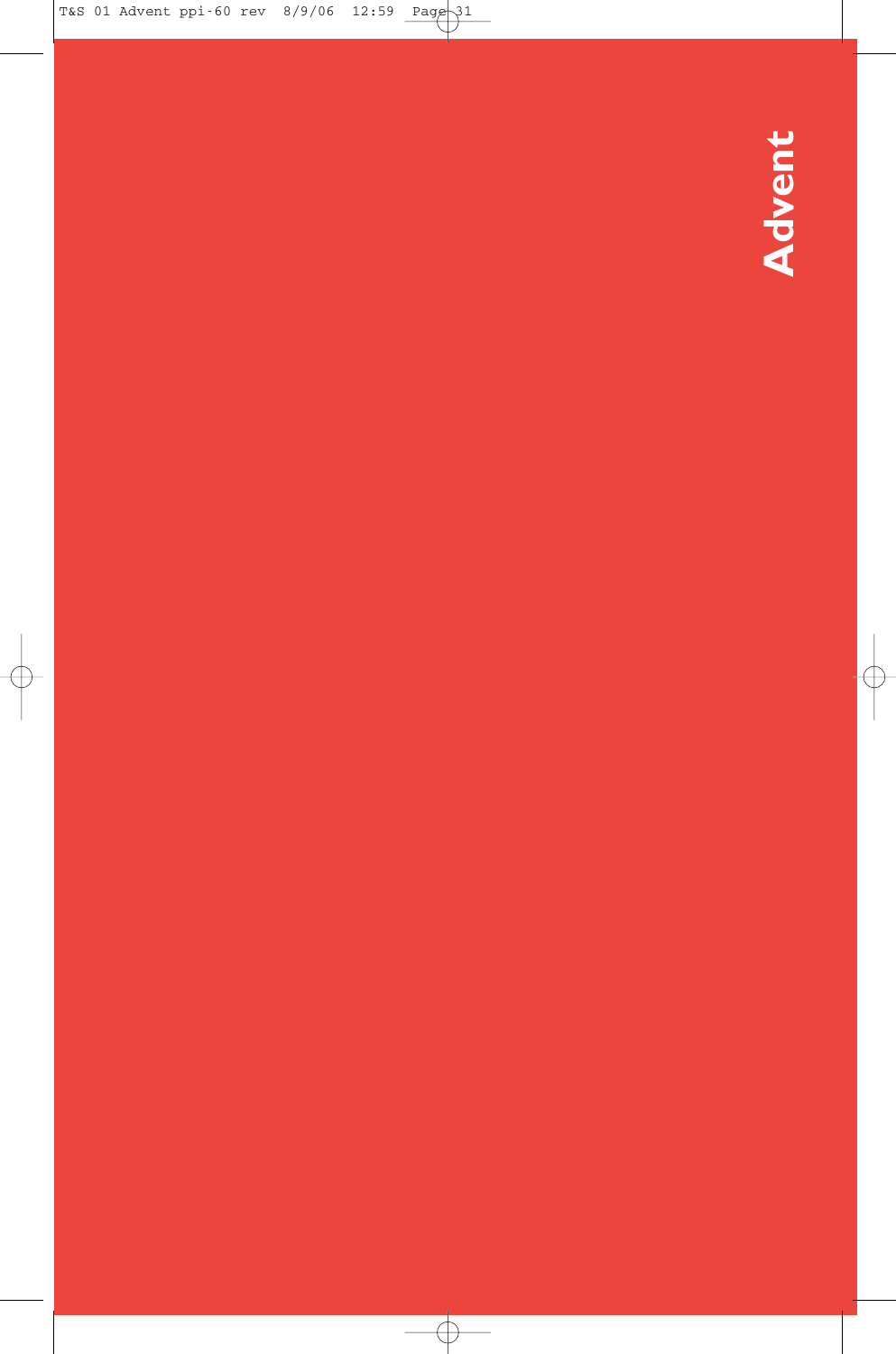# **Advent**

# **Contents**

## **33 Introduction to the Season**

### **34 Seasonal Material**

Invitations to Confession **34** Kyrie Confessions **34** Gospel Acclamation **35** Intercessions **36** Introductions to the Peace **38** Prayers at the Preparation of the Table **38** Prefaces **39** Extended Prefaces **40** Blessings and Endings **41** An Alternative Dismissal for Advent Sunday **42** Short Passages of Scripture **43**

# **44 Carol Services in the Advent Season** Bidding Prayers and Introductions **44** Patterns of Readings **46** Conclusions **48**

**50 The Advent Wreath** Prayers of Penitence at the Advent Wreath **56**

# **58 The Advent Antiphons** The Advent Antiphons **58** Evening Prayer Lectionary **59**

**60 The Advent Prose**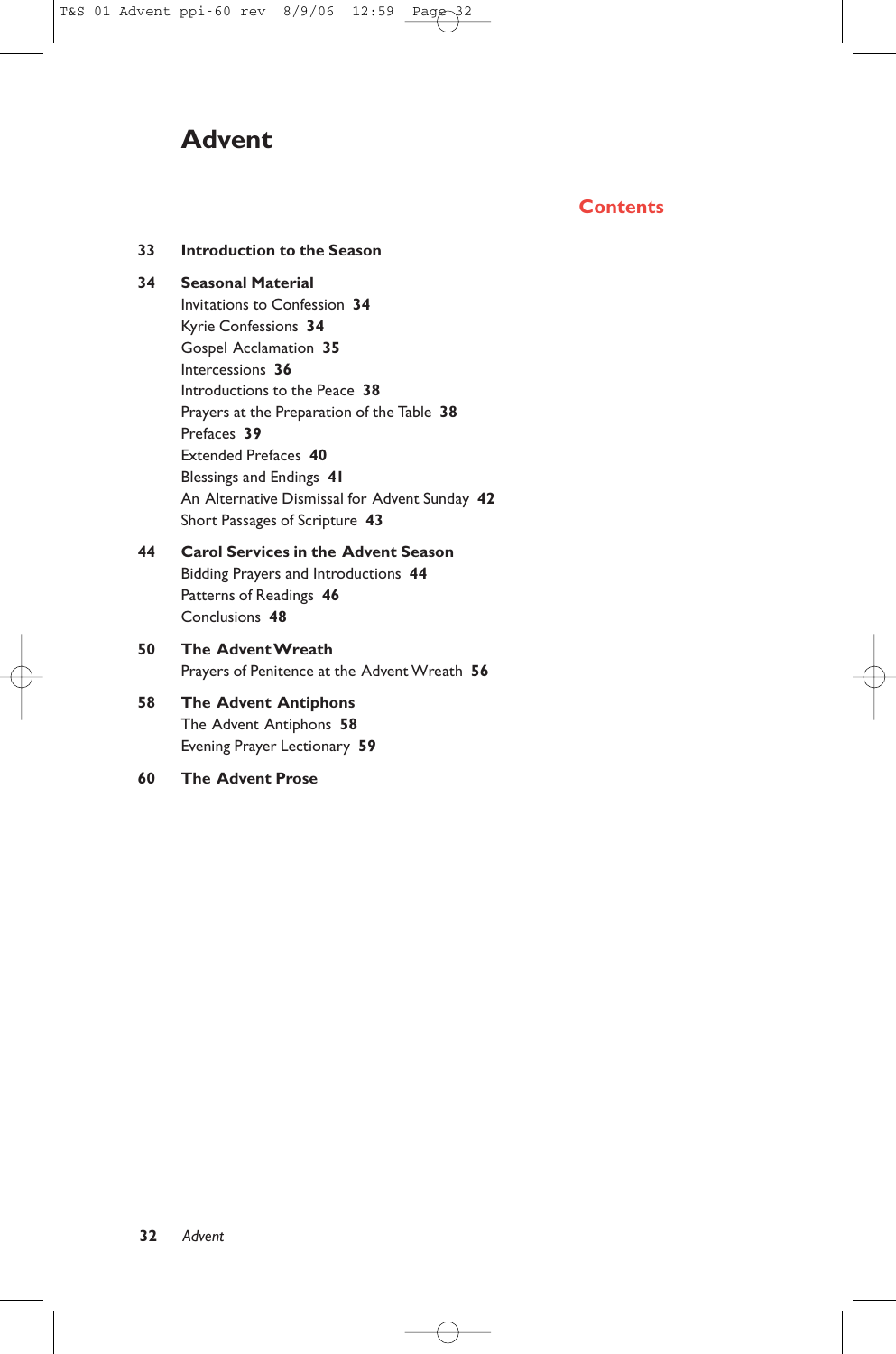

# **Introduction to the Season**

Advent is a season of expectation and preparation, as the Church prepares to celebrate the coming (*adventus*) of Christ in his incarnation, and also looks ahead to his final advent as judge at the end of time.The readings and liturgies not only direct us towards Christ's birth, they also challenge the modern reluctance to confront the theme of divine judgement:

Every eye shall now behold him robed in dreadful majesty. *(Charles Wesley)*

The Four Last Things – Death, Judgement, Heaven and Hell – have been traditional themes for Advent meditation.The characteristic note of Advent is therefore expectation, rather than penitence, although the character of the season is easily coloured by an analogy with Lent.The anticipation of Christmas under commercial pressure has also made it harder to sustain the appropriate sense of alert watchfulness, but the fundamental Advent prayer remains 'Maranatha' – 'Our Lord, come' (1 Corinthians 16.22). Church decorations are simple and spare, and purple is the traditional liturgical colour. In the northern hemisphere, the Advent season falls at the darkest time of the year, and the natural symbols of darkness and light are powerfully at work throughout Advent and Christmas.The lighting of candles on an Advent wreath was imported into Britain from northern Europe in the nineteenth century, and is now a common practice.The Moravian custom of the Christingle has similarly enjoyed great success in Britain since the latter part of the twentieth century, with the encouragement of the Children's Society; Christingle services may take place before or after Christmas.The Third Sunday of Advent was observed in medieval times as a splash of colour in the restrained atmosphere of Advent (*Gaudete* or 'Rose Sunday'), and the last days of Advent were marked by the sequence of Great 'O' Antiphons, which continue to inspire modern Advent hymns and meditations.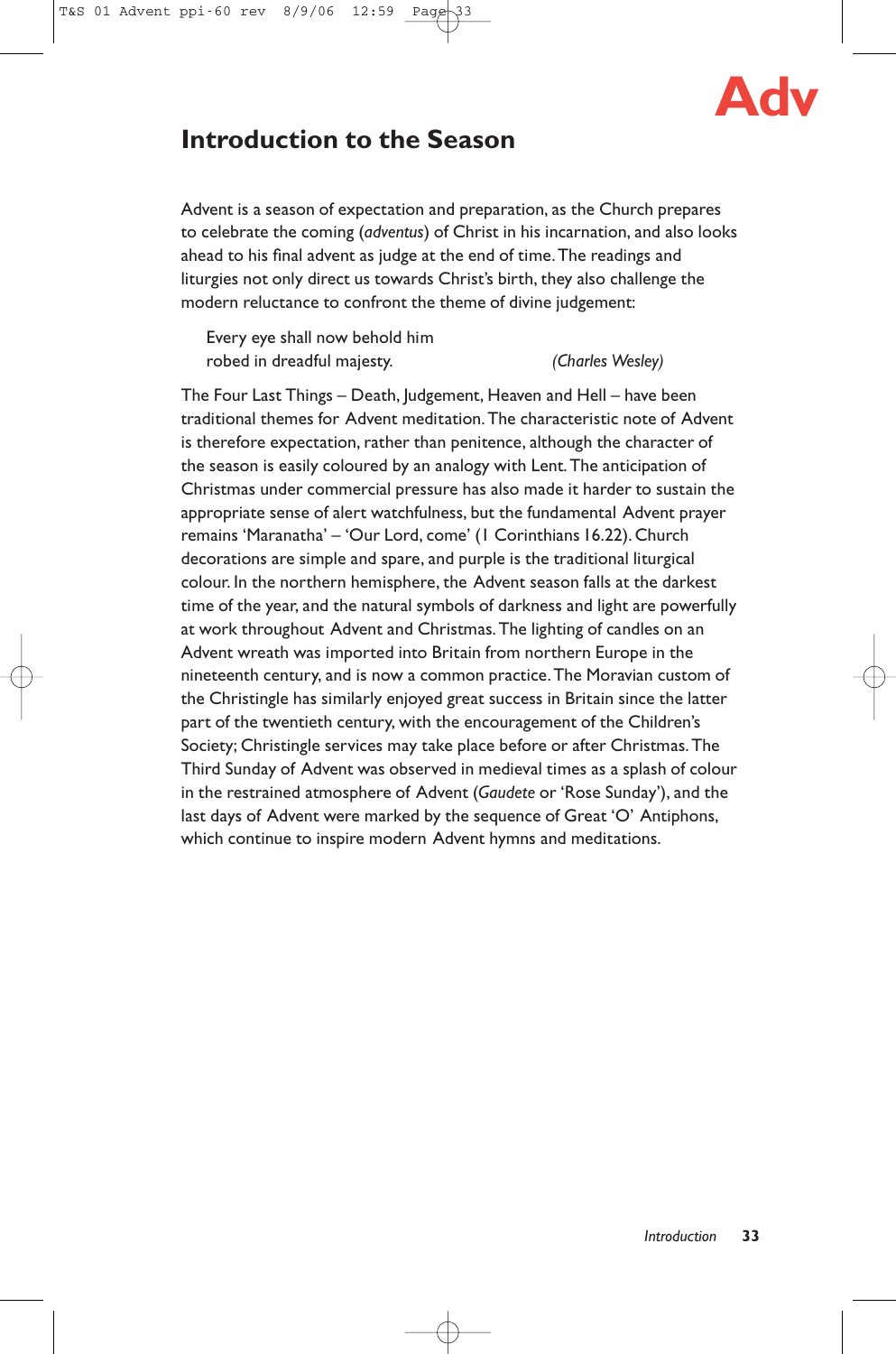# **Seasonal Material**

# **Invitations to Confession**

| A              | When the Lord comes,<br>he will bring to light the things now hidden in darkness,<br>and will disclose the purposes of the heart.<br>Therefore in the light of Christ let us confess our sins. |
|----------------|------------------------------------------------------------------------------------------------------------------------------------------------------------------------------------------------|
|                | cf I Corinthians 4.5                                                                                                                                                                           |
| A <sub>2</sub> | A voice cries out in the wilderness.<br>'Make straight the way of the Lord.'<br>So let us listen, and turn to the Lord in penitence and faith.<br>$cf$ John 1.23                               |
| A <sub>3</sub> | 'The axe is laid at the root of the trees:<br>every tree that does not bear good fruit is cut down.<br>But confident in God's mercy we confess our sins.<br>cf Matthew 3.10                    |

# **Kyrie Confessions**

**B**<sup>1</sup> Turn to us again, O God our Saviour, and let your anger cease from us: Lord, have mercy. **Lord, have mercy.** Show us your compassion, O Lord, and grant us your salvation: Christ, have mercy.

**Christ, have mercy.**

Your salvation is near for those that fear you, that glory may dwell in our land: Lord, have mercy. **Lord, have mercy.**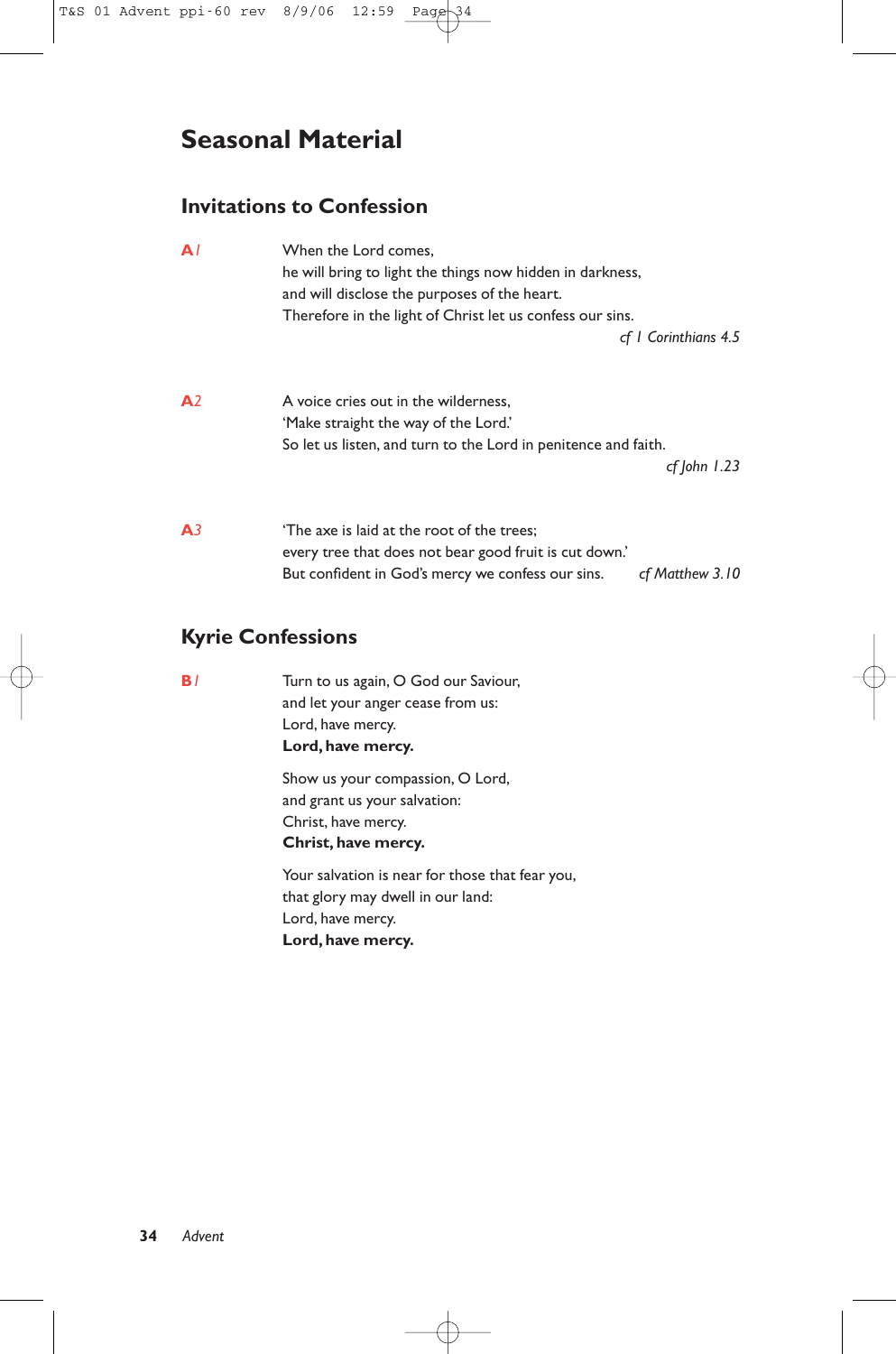

**B**<sup>2</sup> God, through Jesus Christ, will judge the secret thoughts of all: Lord, have mercy. **Lord, have mercy.**

> Not everyone who says to me, 'Lord, Lord,' will enter the kingdom of heaven: Christ, have mercy. **Christ, have mercy.**

Let anyone who has an ear listen to what the Spirit is saying to the churches: Lord, have mercy. **Lord, have mercy.**

**B**<sup>3</sup> Lord Jesus, you came to gather the nations into the peace of your kingdom: Lord, have mercy. **Lord, have mercy.**

> You come in word and sacrament to strengthen us in holiness: Christ, have mercy. **Christ, have mercy.**

You will come in glory with salvation for your people: Lord, have mercy. **Lord, have mercy.**

# **Gospel Acclamation**

**G***1* Alleluia, alleluia. Prepare the way of the Lord, make his paths straight, and all flesh shall see the salvation of God. *cf Isaiah 40.3-5* **Alleluia.**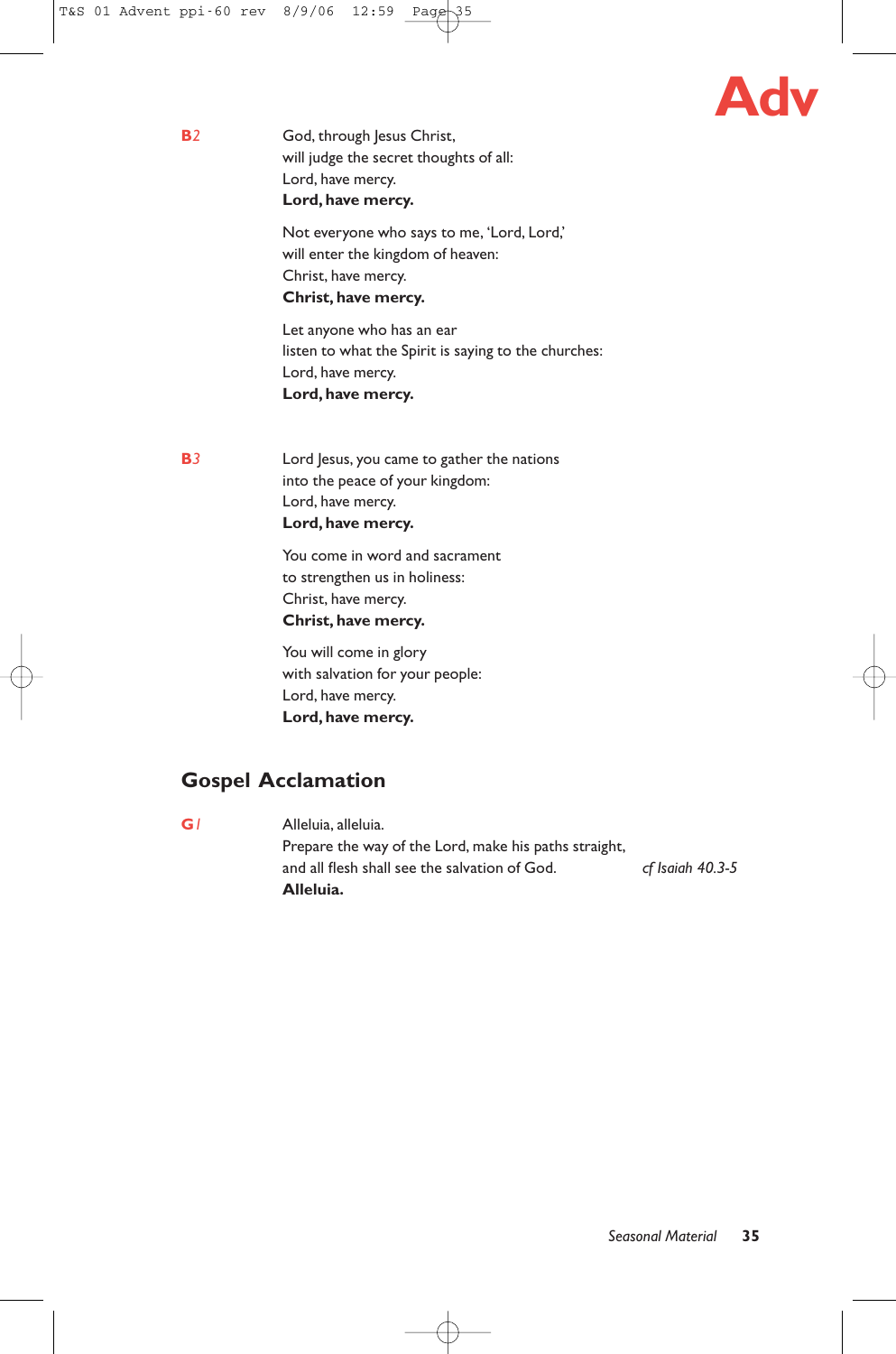# **Intercessions**

**H**<sup>1</sup> In joyful expectation of his coming to our aid we pray to Jesus.

> Come to your Church as Lord and judge. We pray for … Help us to live in the light of your coming and give us a longing for your kingdom. Maranatha:

# **Amen. Come, Lord Jesus.**

Come to your world as King of the nations. We pray for … Before you rulers will stand in silence. Maranatha: **Amen. Come, Lord Jesus.**

Come to the suffering as Saviour and comforter. We pray for … Break into our lives, where we struggle with sickness and distress, and set us free to serve you for ever. Maranatha:

# **Amen. Come, Lord Jesus.**

Come to us as shepherd and guardian of our souls. We remember … Give us with all the faithful departed a share in your victory over evil and death. Maranatha:

# **Amen. Come, Lord Jesus.**

Come from heaven, Lord Jesus, with power and great glory. Lift us up to meet you, that with *[N and]* all your saints and angels we may live and reign with you in your new creation. Maranatha: **Amen. Come, Lord Jesus.**

# *Silence is kept.*

Come, Lord Jesus, do not delay; give new courage to your people, who trust in your love. By your coming, raise us to share in the joy of your kingdom on earth as in heaven, where you live and reign with the Father and the Spirit, one God for ever and ever. **Amen.**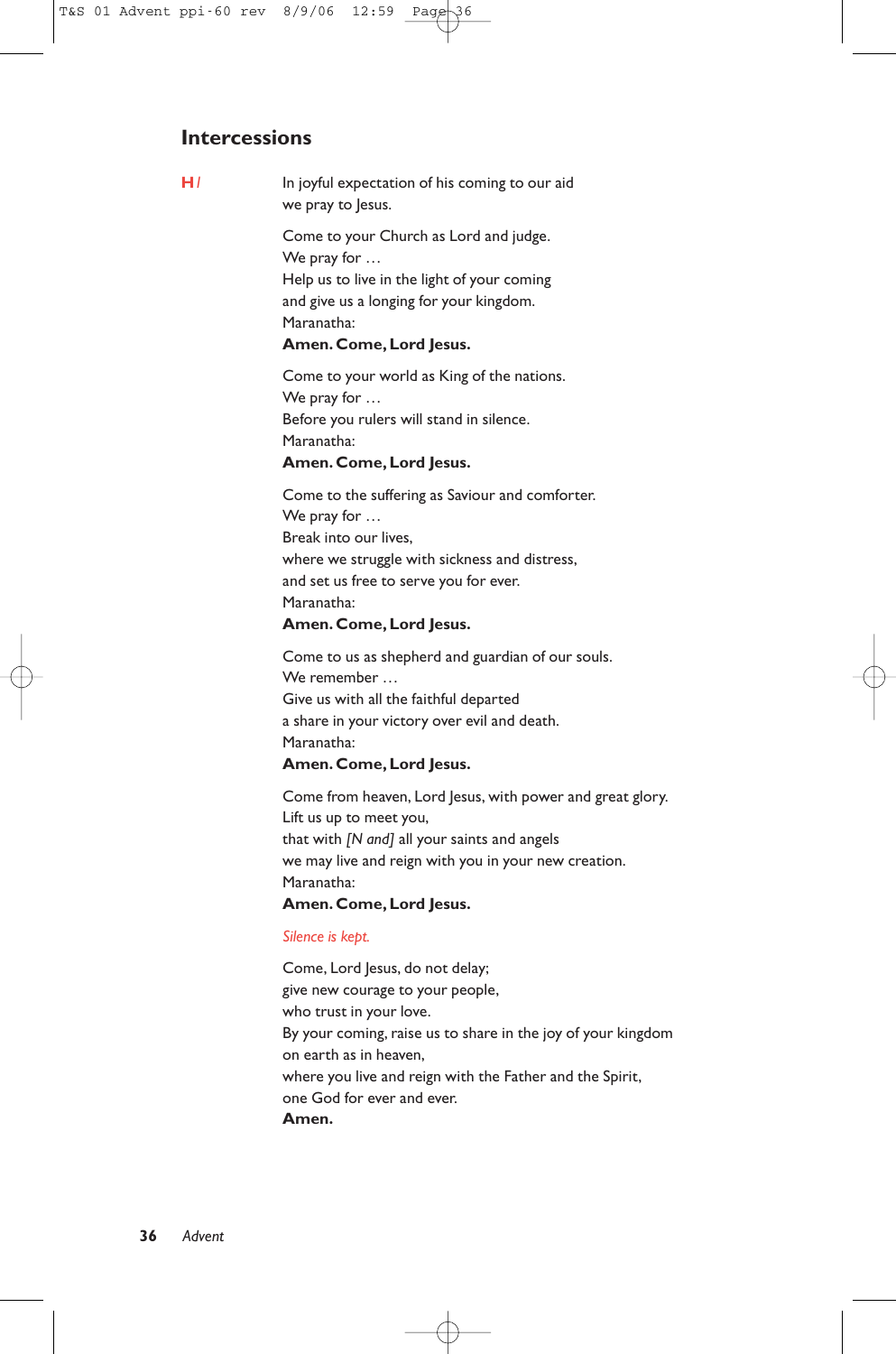

**H***2* Watchful at all times, let us pray for strength to stand with confidence before our Maker and Redeemer.

> That God may bring in his kingdom with justice and mercy, let us pray to the Lord: **Lord, have mercy.**

That God may establish among the nations his sceptre of righteousness, let us pray to the Lord: **Lord, have mercy.**

That we may seek Christ in the Scriptures and recognize him in the breaking of the bread, let us pray to the Lord: **Lord, have mercy.**

That God may bind up the brokenhearted, restore the sick and raise up all who have fallen, let us pray to the Lord: **Lord, have mercy.**

That the light of God's coming may dawn on all who live in darkness and the shadow of death, let us pray to the Lord: **Lord, have mercy.**

That, with all the saints in light, we may shine forth as lights for the world, let us pray to the Lord: **Lord, have mercy.**

We commend ourselves and all for whom we pray to the mercy and protection of our heavenly Father:

## *Silence is kept.*

Almighty God, as your blessed Son Jesus Christ first came to seek and to save the lost; so may he come again to find in us the completion of his redeeming work; for he is now alive and reigns with you and the Holy Spirit, God for ever and ever. **Amen.**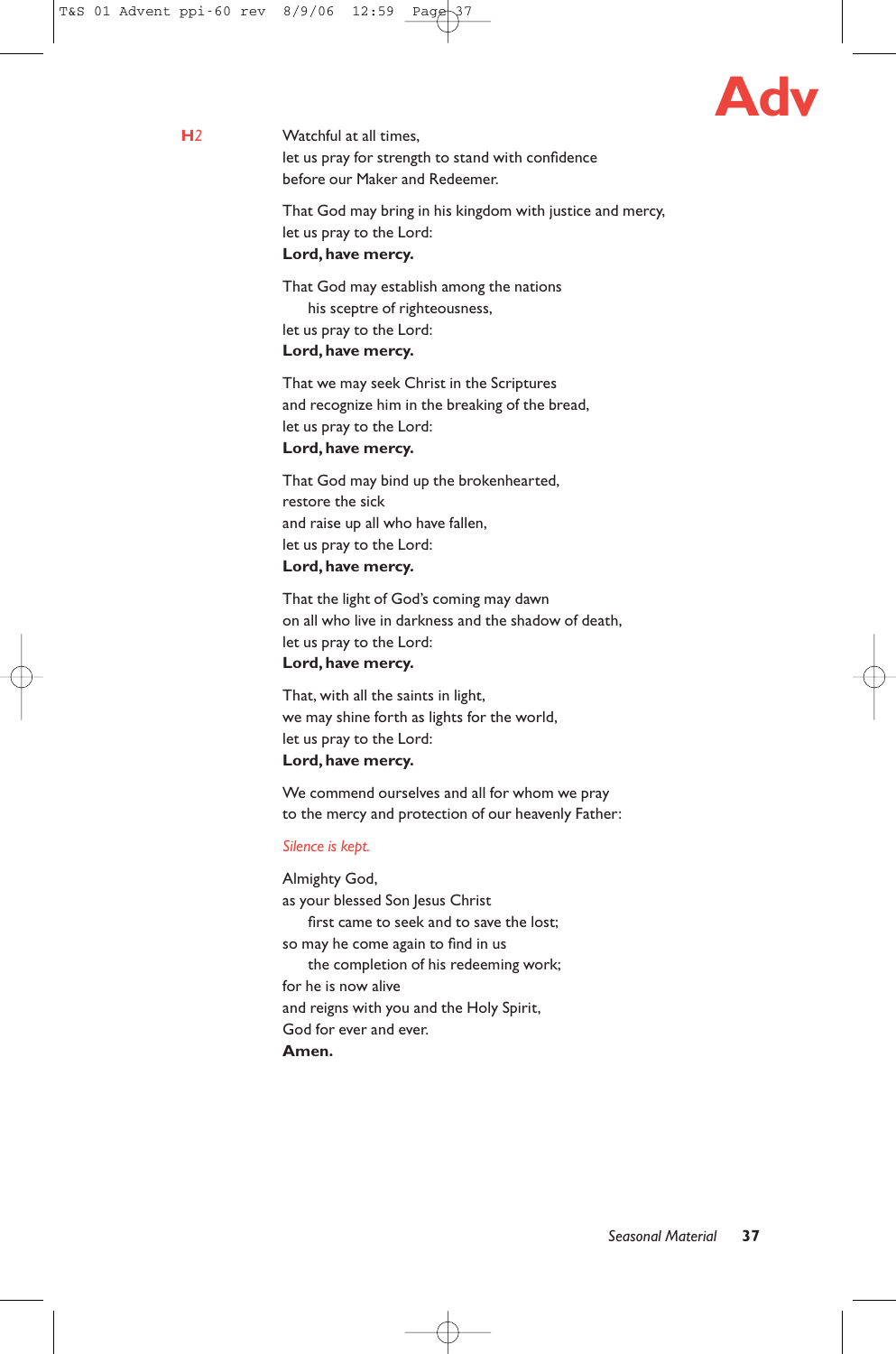# **Introductions to the Peace**

|    | In the tender mercy of our God,<br>the dayspring from on high shall break upon us,<br>to give light to those who dwell in darkness<br>and in the shadow of death.<br>and to guide our feet into the way of peace. |
|----|-------------------------------------------------------------------------------------------------------------------------------------------------------------------------------------------------------------------|
| 12 | God will speak peace to his people,<br>to those who turn to him in their hearts.                                                                                                                                  |
| 13 | May the God of peace make you completely holy,<br>ready for the coming of our Lord Jesus Christ.                                                                                                                  |
| 14 | Blessed is the King who comes in the name of the Lord.<br>Peace in heaven and glory in the highest.                                                                                                               |

# **Prayers at the Preparation of the Table**

| КI             | As this bread was scattered<br>and then gathered and made one,<br>so may your Church be gathered into your kingdom.<br>Glory to you, O God, for ever.                                                                                         |  |  |
|----------------|-----------------------------------------------------------------------------------------------------------------------------------------------------------------------------------------------------------------------------------------------|--|--|
|                | Wisdom has built her a house:<br>she has mixed her wine; she has set her table.<br>Glory to you, O God, for ever.                                                                                                                             |  |  |
| K <sub>2</sub> | Look upon us in mercy not in judgement;<br>draw us from hatred to love:<br>make the frailty of our praise<br>a dwelling place for your glory.<br>Amen.                                                                                        |  |  |
| K <sub>3</sub> | As the grain once scattered in the fields<br>and the grapes once dispersed on the hillside<br>are now reunited on this table in bread and wine.<br>so, Lord, may your whole Church soon be gathered together<br>from the corners of the earth |  |  |

into your kingdom.

**Amen.**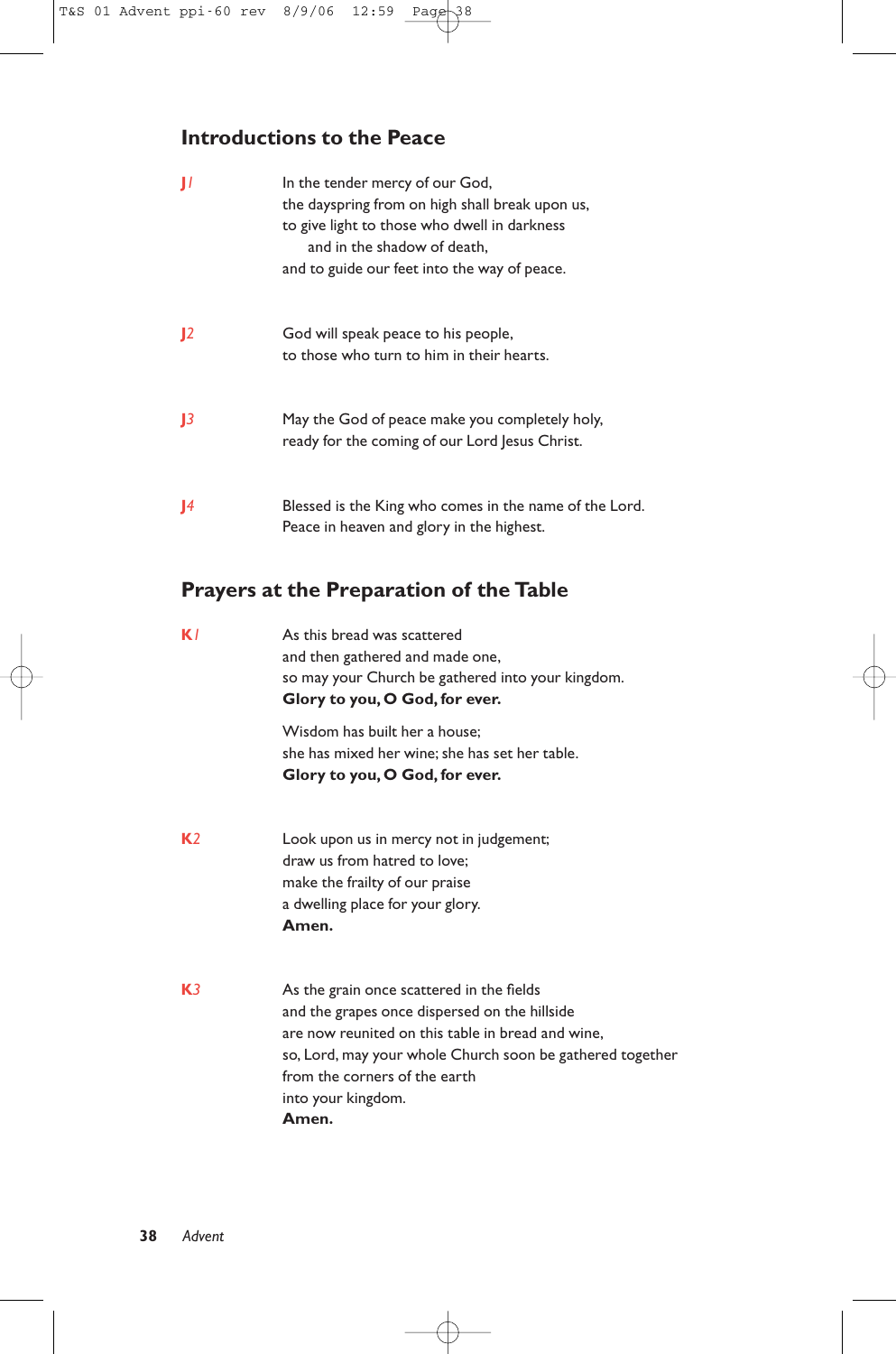

# **Prefaces**

| LI             | And now we give you thanks<br>because you sent him to redeem us from sin and death,<br>and to make us inheritors of everlasting life;<br>that when he shall come again in power and great triumph<br>to judge the world,<br>we may with joy behold his appearing,<br>and in confidence may stand before him.                       |
|----------------|------------------------------------------------------------------------------------------------------------------------------------------------------------------------------------------------------------------------------------------------------------------------------------------------------------------------------------|
| L <sub>2</sub> | And now we give you thanks<br>because when he humbled himself<br>to come among us in human flesh,<br>he fulfilled the plan you formed long ago<br>and opened for us the way of salvation.<br>So now we watch for the day,<br>knowing that the salvation promised us will be ours<br>when Christ our Lord will come again in glory. |
| L3             | And now we give you thanks<br>because you prepared the way of your Son Jesus Christ<br>by the preaching of your servant John the Baptist,<br>who proclaimed him as the Lamb of God, our Saviour.                                                                                                                                   |
| L4             | And now we give you thanks<br>because your Son our Lord was awaited by the prophets,<br>announced by an angel,<br>conceived by a virgin,<br>and proclaimed at last to men and women of every race.                                                                                                                                 |
| L5             | And now we give you thanks<br>because in his coming the day of our deliverance has dawned;<br>and through him you will make all things new,<br>as he comes in power and triumph to judge the world.                                                                                                                                |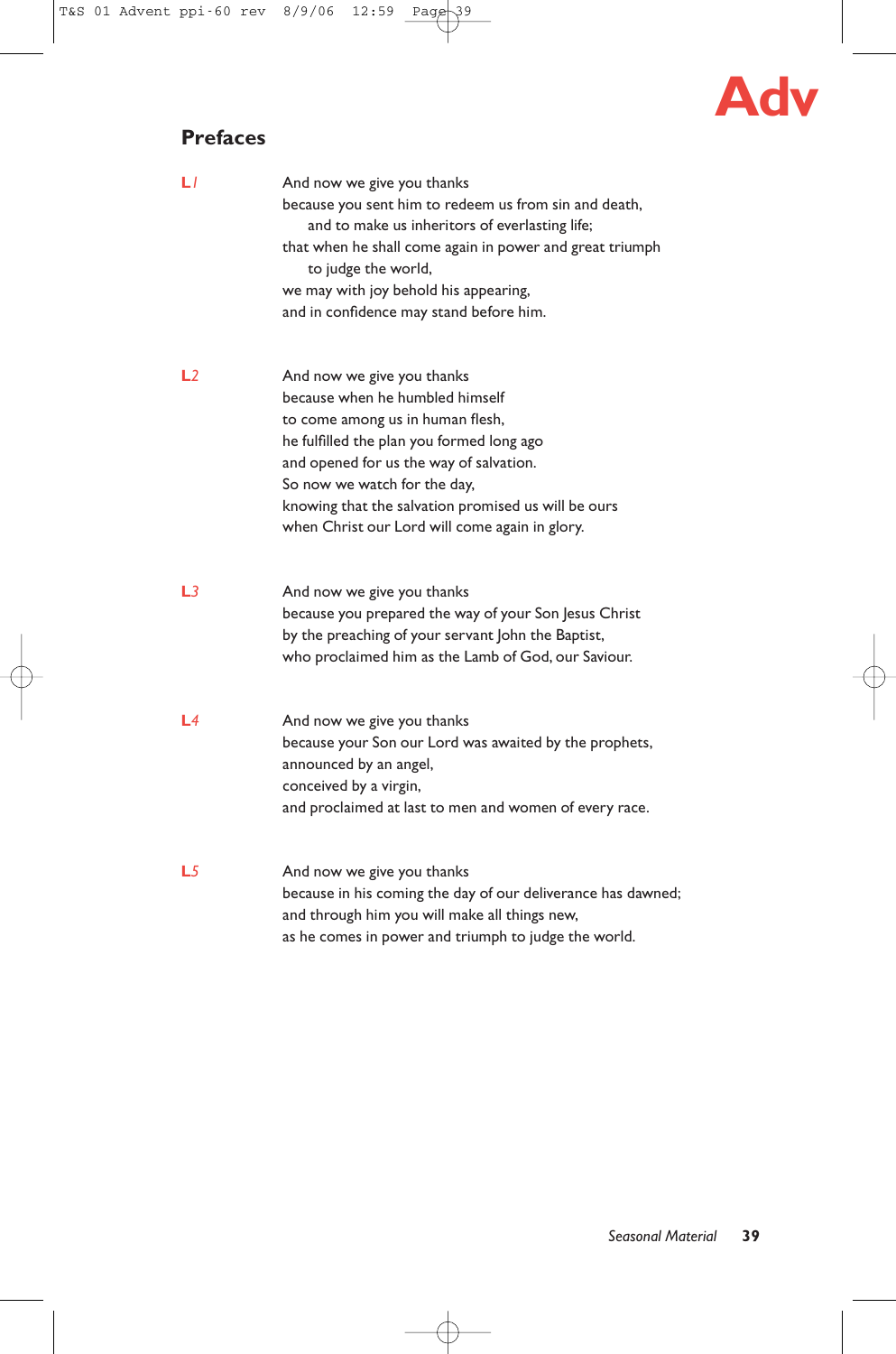# **Extended Prefaces**

# **M***1 From the First Sunday of Advent until 16 December* It is indeed right and good to give you thanks and praise, almighty God and everlasting Father, through Jesus Christ your Son. For when he humbled himself to come among us in human flesh, he fulfilled the plan you formed before the foundation of the world to open for us the way of salvation. Confident that your promise will be fulfilled, we now watch for the day when Christ our Lord will come again in glory. And so we join our voices with angels and archangels and with all the company of heaven to proclaim your glory for ever praising you and *saying*:

### **M***2 From 17 December until Christmas Eve*

It is indeed right and good to give you thanks and praise, almighty God and everlasting Father, through Jesus Christ your Son. He is the one foretold by all the prophets, whom the Virgin Mother bore with love beyond all telling. John the Baptist was his herald and made him known when at last he came. In his love Christ fills us with joy as we prepare to celebrate his birth, so that when he comes again he may find us watching in prayer, our hearts filled with wonder and praise. And so, with angels and archangels, and with all the company of heaven, we proclaim your glory, and join in their unending hymn of praise: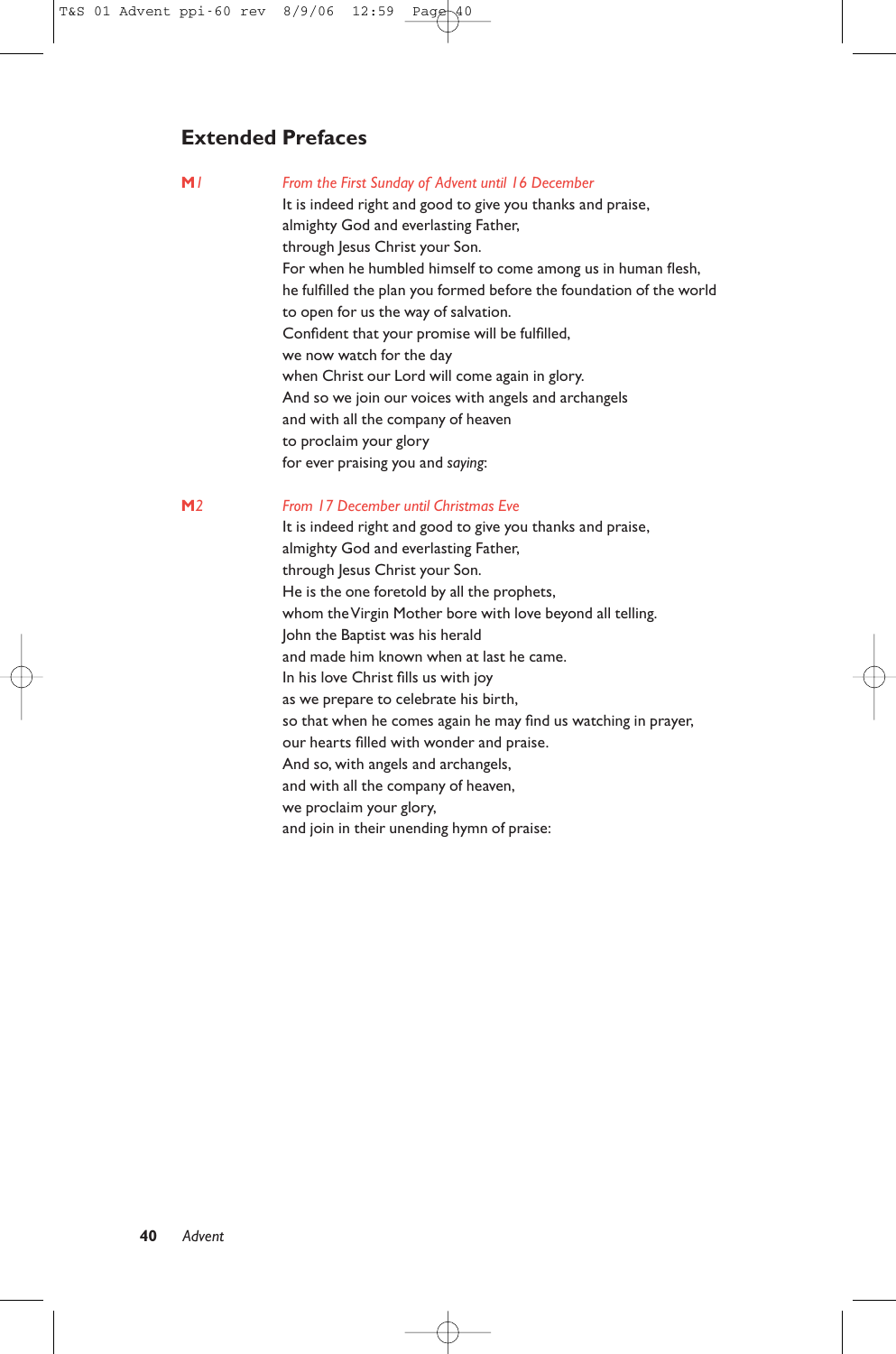

# **Blessings and Ending**

| P۱ | Christ the Sun of Righteousness shine upon you,<br>scatter the darkness from before your path,<br>and make you ready to meet him when he comes in glory;<br>and the blessing                   |
|----|------------------------------------------------------------------------------------------------------------------------------------------------------------------------------------------------|
| P2 | May God himself, the God of peace,<br>make you perfect and holy,<br>and keep you safe and blameless, in spirit, soul and body,<br>for the coming of our Lord Jesus Christ;<br>and the blessing |
| P3 | May God the Father,<br>who loved the world so much that he sent his only Son,<br>give you grace to prepare for life eternal.<br>Amen.                                                          |
|    | May God the Son,<br>who comes to us as redeemer and judge,<br>reveal to you the path from darkness to light.<br>Amen.                                                                          |
|    | May God the Holy Spirit,<br>by whose working the Virgin Mary conceived the Christ,<br>help you bear the fruits of holiness.<br>Amen.                                                           |
|    | And the blessing                                                                                                                                                                               |
| P4 | May God the Father, judge all-merciful,<br>make us worthy of a place in his kingdom.<br>Amen.                                                                                                  |
|    | May God the Son, coming among us in power,<br>reveal in our midst the promise of his glory.<br>Amen.                                                                                           |
|    | May God the Holy Spirit make us steadfast in faith,<br>joyful in hope and constant in love.<br>Amen.                                                                                           |
|    | And the blessing                                                                                                                                                                               |
| Р5 | Our Lord says, 'I am coming soon.'<br>Amen. Come, Lord Jesus.                                                                                                                                  |
|    | May the Lord, when he comes,<br>find us watching and waiting.<br>Amen.                                                                                                                         |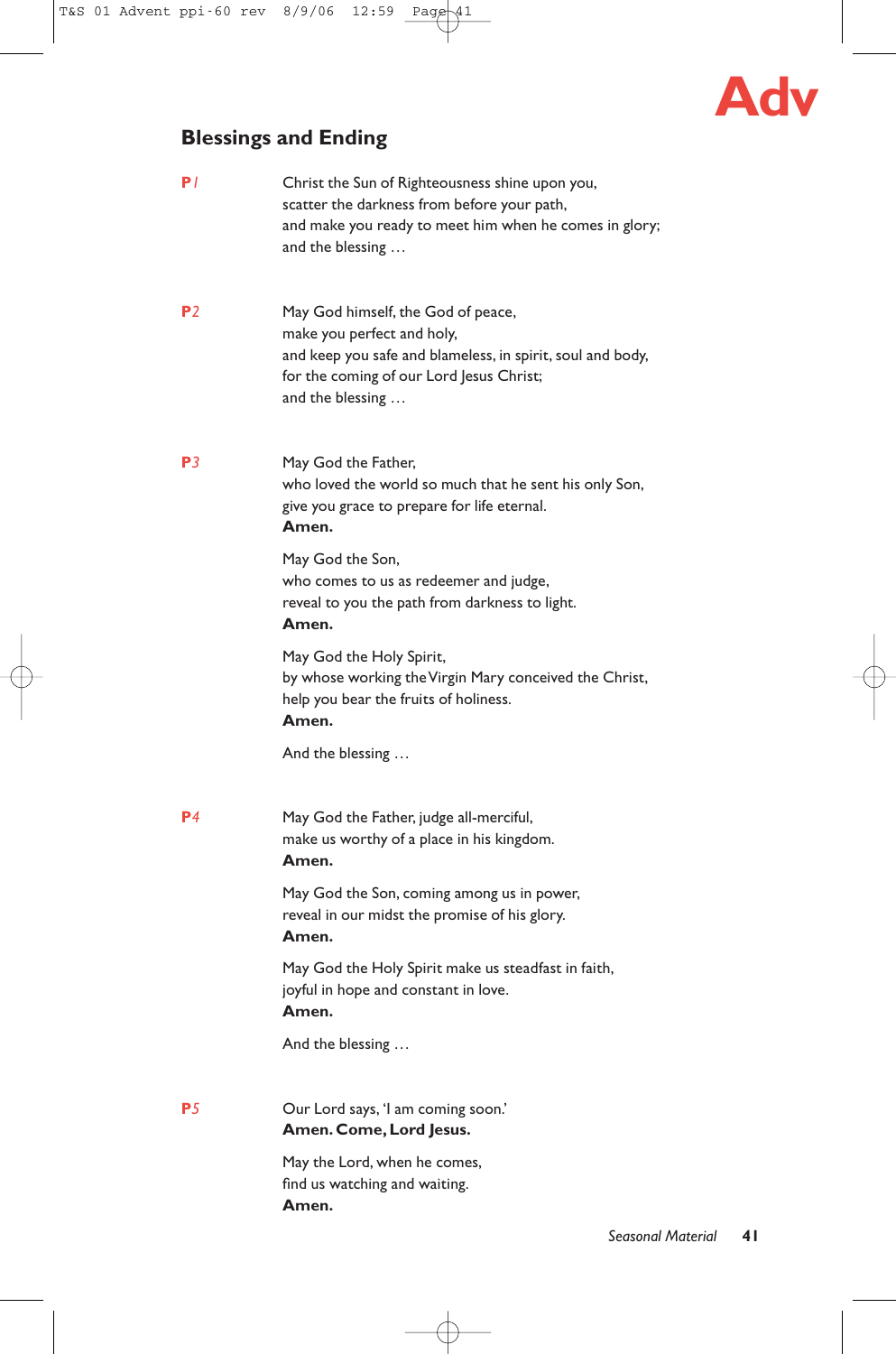# **An Alternative Dismissal for Advent Sunday**

# **Q***1 Acclamation*

*After the post-communion prayers a hymn may be sung and/or the following acclamation may be used*

With love and compassion, **come, Lord Jesus.**

With judgement and mercy, **come, Lord Jesus.**

In power and glory, **come, Lord Jesus.**

In wisdom and truth, **come, Lord Jesus.**

# *The Dismissal Gospel*

Hear the Gospel of our Lord Jesus Christ according to Mark. **Glory to you, O Lord.**

Jesus came to Galilee, proclaiming the good news of God, and saying, 'The time is fulfilled, and the kingdom of God has come near; repent, and believe in the good news.' *Mark 1.14,15*

#### *At the end the reader says*

This is the Gospel of the Lord. **Praise to you, O Christ.**

## *The Blessing*

#### *This or another blessing may be used*

May God the Father, judge all-merciful, make us worthy of a place in his kingdom. **Amen.**

May God the Son, coming among us in power, reveal in our midst the promise of his glory. **Amen.**

May God the Holy Spirit make us steadfast in faith, joyful in hope and constant in love. **Amen.**

And the blessing …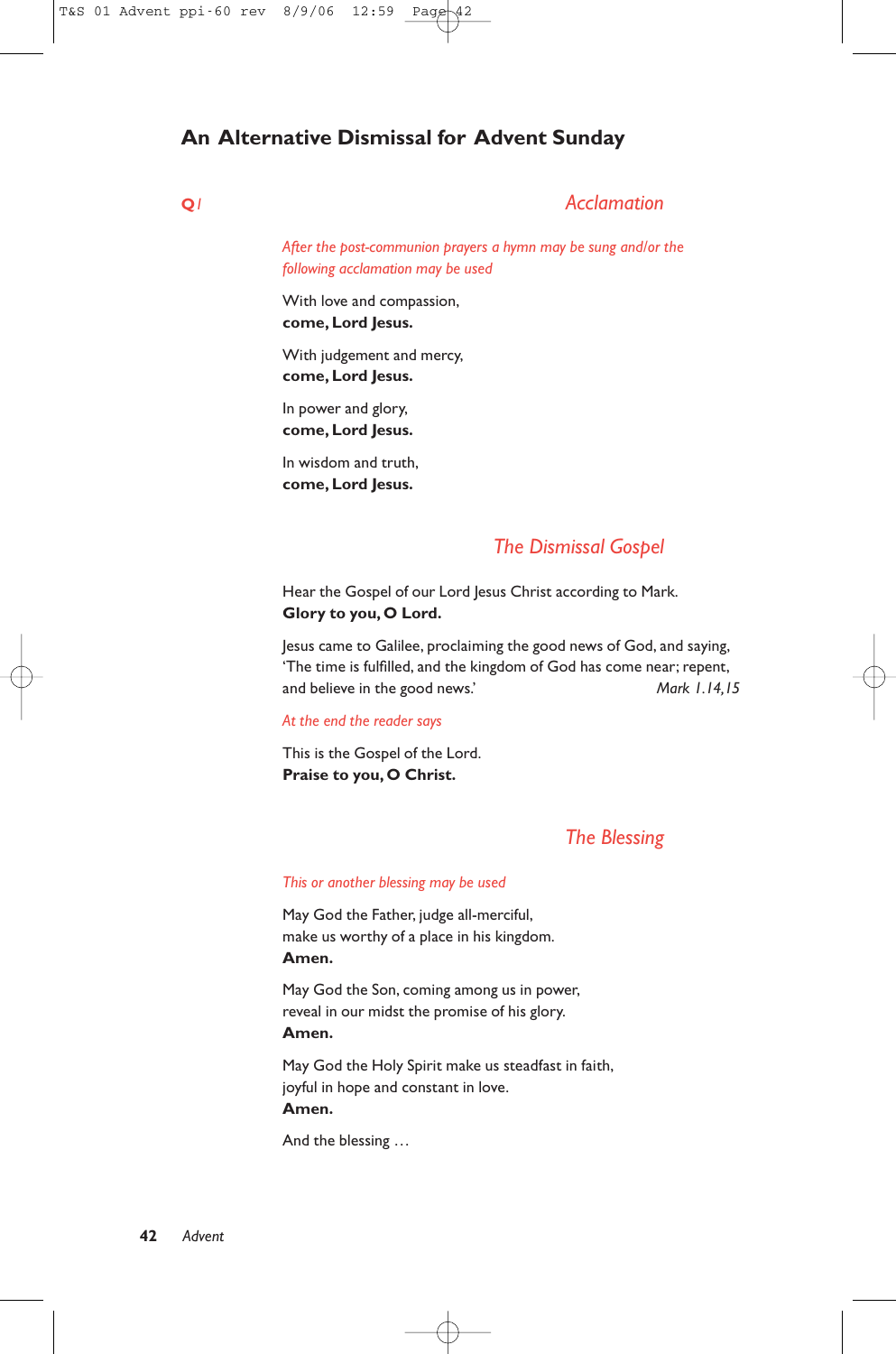

*The Dismissal*

As we await our coming Saviour, go in peace to love and serve the Lord. **In the name of Christ. Amen.**

*(or)*

As we await our coming Saviour, go in the peace of Christ. **Thanks be to God.**

# **Short Passages of Scripture**

| S/             | Now is the time to wake out of sleep,                                 |                  |
|----------------|-----------------------------------------------------------------------|------------------|
|                | for now our salvation is nearer than when we first believed.          |                  |
|                |                                                                       | Romans 13.11     |
| S <sub>2</sub> | The night is far spent, the day is at hand:                           |                  |
|                | let us therefore cast off the works of darkness                       |                  |
|                | and let us put on the armour of light.                                | Romans 13.12     |
| S <sub>3</sub> | Break forth together into singing,                                    |                  |
|                | you waste places of Jerusalem;                                        |                  |
|                | for the Lord has comforted his people.                                | Isaiah 52.9      |
| S <sub>4</sub> | Lift up your heads, O gates;                                          |                  |
|                | be lifted up, you everlasting doors;                                  |                  |
|                | and the King of glory shall come in.                                  | Psalm $24.7$     |
|                |                                                                       |                  |
| S <sub>5</sub> | Watch at all times, praying that you may have the strength to         |                  |
|                | escape all these things that will take place, and to stand before the |                  |
|                | Son of Man.                                                           | Luke 21.36       |
| S6             | Stand up and raise your heads,                                        |                  |
|                | because your redemption is drawing near.                              | Luke 21.28       |
|                |                                                                       |                  |
| <b>S</b> 7     | Our Lord says, 'Surely, I come quickly.'                              |                  |
|                | Even so; come, Lord Jesus.                                            | Revelation 22.20 |
| S <sub>8</sub> | Behold, a virgin shall conceive, and bear a son,                      |                  |
|                | and shall call his name Immanuel.                                     | Isaiah 7.14      |
|                |                                                                       |                  |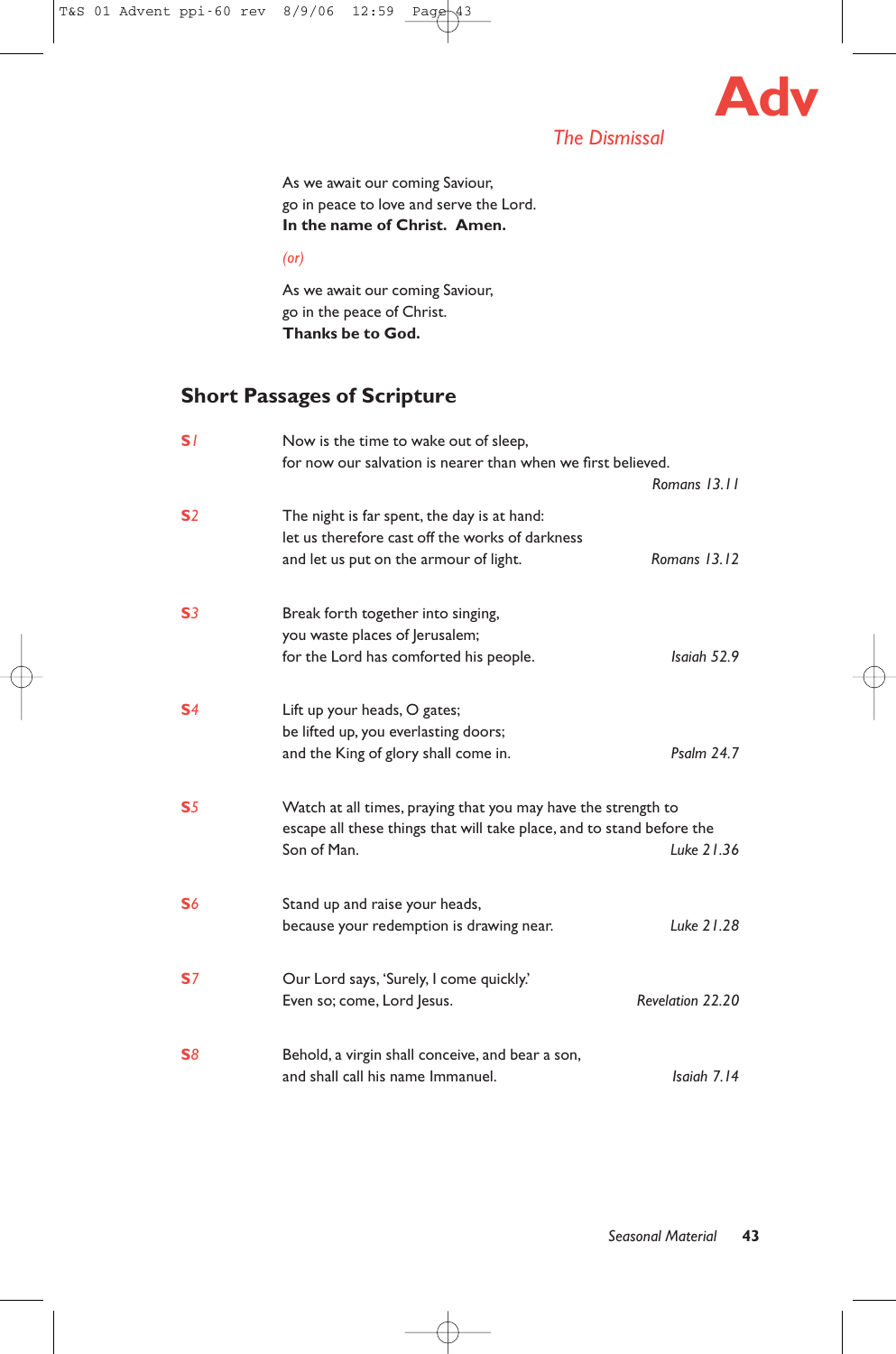# **Carol Services in the Advent Season**

# **Bidding Prayers and Introductions**

#### **1**

In the name of God, who has delivered us from the dominion of darkness, and transferred us to the kingdom of his beloved Son, we welcome you: grace to you and peace.

We are gathered together to proclaim and receive in our hearts the good news of the coming of God's kingdom, and so prepare ourselves to celebrate with confidence and joy the birth of our Lord and Saviour Jesus Christ. We pray that we may respond in penitence and faith to the glory of his kingdom, its works of justice and its promise of peace, its blessing and its hope.

And as we seek to renew our allegiance to God's loving purpose, we pray for all who at this time especially need his pity and protection: the sick in body, mind or spirit; those who suffer from loss of dignity or loss of hope; those who face the future with fear, or walk in the shadow of death.

May God, of his grace and mercy, grant to all his people a new trust in his good providence and a new obedience to his sovereign word, for to him is most justly due all glory, honour, worship and praise, world without end.

*All* **Amen.**

#### **2**

In the name of God, who has delivered us from the dominion of darkness and made a place for us in the kingdom of his beloved Son, we welcome you: grace to you and peace.

As we meet to celebrate anew the coming of God's kingdom, we hear revealed the mystery of God's loving purpose for us – how that when we were far off, he met us in his Son and brought us home; how he humbled himself to take our human nature, that we might share his divine glory.

Let us then so celebrate this coming with our carols and hymns of praise, that our lives may be charged with his life; that we may bear witness to his glory and so bring light to those who sit in darkness. So first we pray for those among whom the Christ was born: the poor and helpless, the aged and young children; the cold, the hungry and the homeless; the victims of poverty, injustice and oppression, the sick and those who mourn, the lonely and the unloved; those in despair or in the shadow of death.

Then, as we hear again the message of peace on earth and goodwill among all his people, we pray for the leaders of the nations, that all may be inspired to work together for the establishment of justice, freedom and peace the world over.

And that we may bear true witness to this hope in a divided world, we pray for the peace and unity of Christ's Body, the Church universal, that the whole earth may live to praise his name.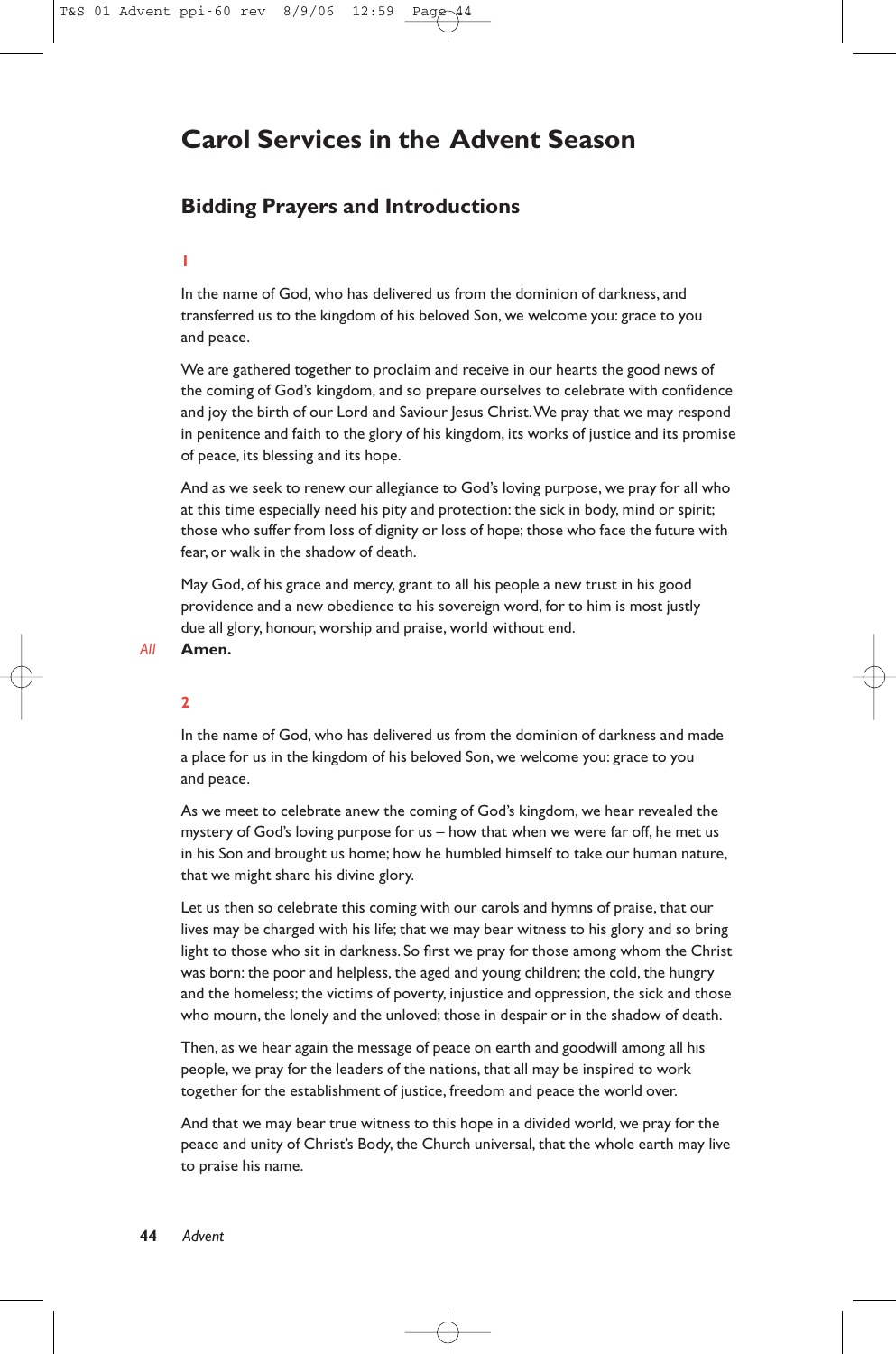

Finally, as we rejoice with the saints in heaven and on earth, we remember all who have gone before us with the sign of faith, whose hope was in the Word made flesh, Jesus Christ our Lord, through whom we offer up our prayers for the coming of his kingdom, in the words he himself has taught us, saying:

#### *The Lord's Prayer follows.*

And may the Lord when he comes find us watching and waiting, now and at all times. *All* **Amen.**

### **3**

It is time for us to wake out of sleep, for deliverance is nearer to us now than it was when first we believed. It is far on in the night; day is near. Let us therefore cast off the deeds of darkness and put on our armour as soldiers of the light.

The grace and peace of God our Father and the Lord Jesus Christ be with you *All* **and also with you.**

My brothers and sisters, we enter today [*celebrate at this time*] the solemn season of Advent in which the Church bids us prepare to celebrate the coming of Christ; a coming that we recall in the Child of Bethlehem; a coming that we experience in the gift of his Spirit, in the bread of the Eucharist, in the joy of human lives that are shared; a coming we wait for when God gathers up all things in Christ. Let us in this holy season reflect on the coming of Christ who brings light to the world. Let us leave behind the darkness of sin, walk in the light that shines on our path, and renew within ourselves the hope of glory to which he beckons us. And as we turn towards the light, let us have on our hearts all those who see no light, for whom all is darkness and despair. Let us pray that they too may be illumined by Christ who is our light.

# *The whole congregation prays silently, after which the president draws the prayers together in the Collect of Advent Sunday*

#### Almighty God,

give us grace to cast away the works of darkness and to put on the armour of light, now in the time of this mortal life, in which your Son Jesus Christ came to us in great humility; that on the last day, when he shall come again in his glorious majesty to judge the living and the dead, we may rise to the life immortal; through him who is alive and reigns with you, in the unity of the Holy Spirit, one God, now and for ever.

## *All* **Amen.**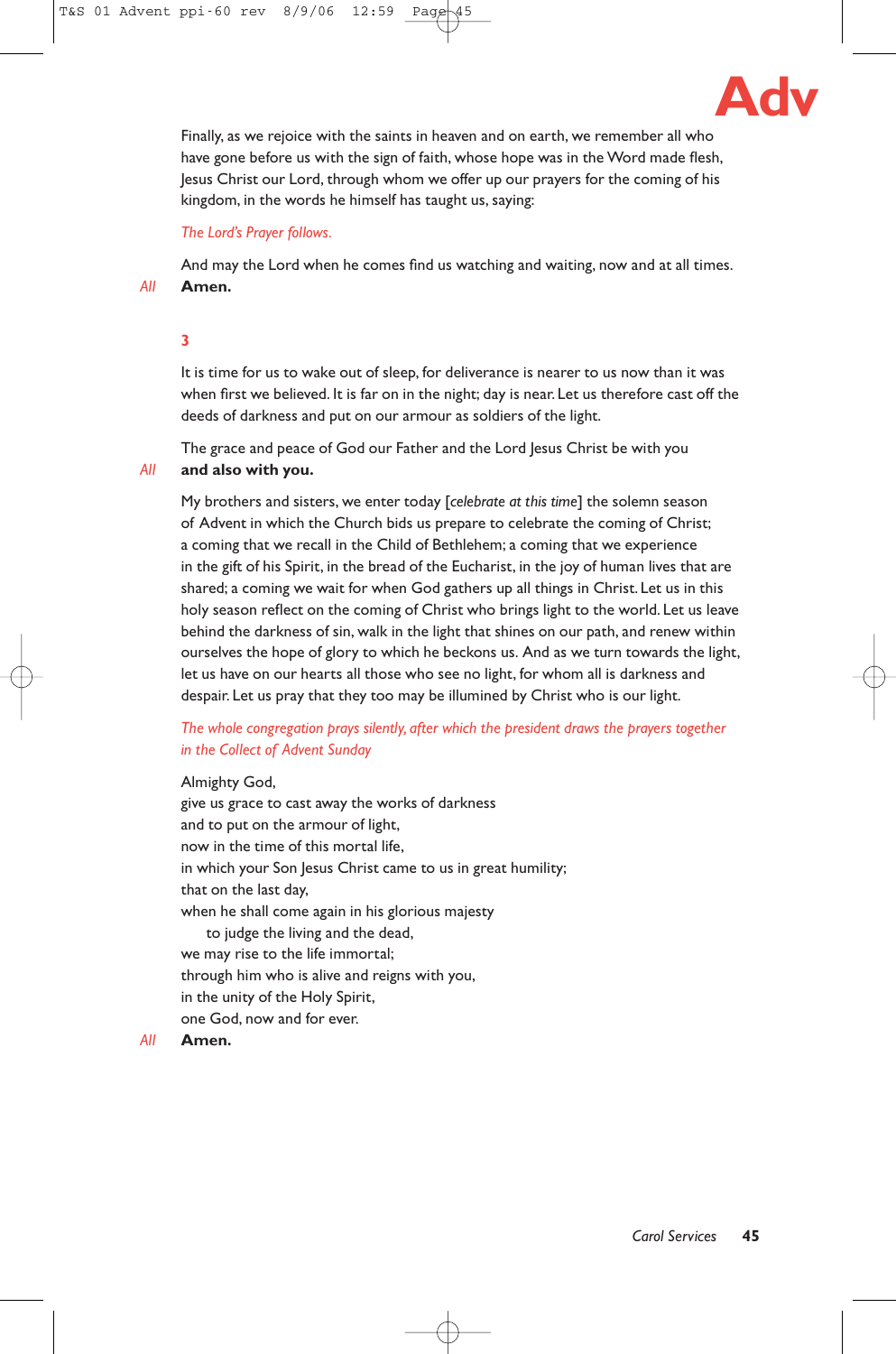# **Patterns of Readings**

*These sequences may be shortened or varied according to local circumstances and a sermon may be preached.*

# **Sequence 1: The King and his kingdom**

| ı        | Zechariah 9.9,10<br>Psalm 72.1-8  | Rejoice greatly, your king comes to you                                             |
|----------|-----------------------------------|-------------------------------------------------------------------------------------|
| 2        | Jeremiah 23.5,6<br>Psalm 21.1-7   | I will raise up for David a righteous branch                                        |
| 3        | Psalm 118.19-29<br>Psalm 24       | Open to me the gates of righteousness                                               |
| 4        | Isaiah 9.2,6,7<br>Psalm 28.7-10   | The people that walked in darkness have seen a great light                          |
| 5        | Isaiah 7.10-15<br>Psalm 132.10-16 | Behold, a virgin shall conceive and bear a son                                      |
| 6        | Romans 12.1,2;<br>$13.(8)11-14$   | Salvation is nearer to us now than when we first believed                           |
| Canticle |                                   | Te Deum Laudamus - A Song of the Church<br>(Common Worship: Daily Prayer, page 636) |
| Gospel   | <b>In Advent</b>                  |                                                                                     |
|          | Matthew 25.1-13<br>At Christmas   | Keep awake, for you know neither the day nor the hour                               |
|          | Matthew 1.18-25                   | An angel tells Joseph of the coming birth of Jesus                                  |

#### **Sequence 2: The forerunner**

| ı              | Exodus 3.1-6<br>Psalm 99             | The burning bush                                                                    |
|----------------|--------------------------------------|-------------------------------------------------------------------------------------|
| $\mathfrak{D}$ | Isaiah $40.1 - 11$<br>Psalm 103.8-17 | A voice cries in the wilderness: Prepare the way of the Lord                        |
| 3              | Isaiah 52.7-10<br>Psalm 147.1-6      | How beautiful on the mountains                                                      |
| 4              | Malachi 3.1-5<br>Psalm 97            | Behold, I send my messenger to prepare the way before me                            |
| 5              | Isaiah $61.1-3.11$<br>Psalm 146      | The Spirit of the Lord is upon me                                                   |
| 6              | Philippians 4.4-7                    | The Lord is at hand                                                                 |
| Canticle       |                                      | Benedictus (The Song of Zechariah)<br>(Common Worship: Daily Prayer, pages 610–612) |
| Gospel         | Luke 1.5-25                          | The birth of John the Baptist is foretold                                           |
| 46             | Advent                               |                                                                                     |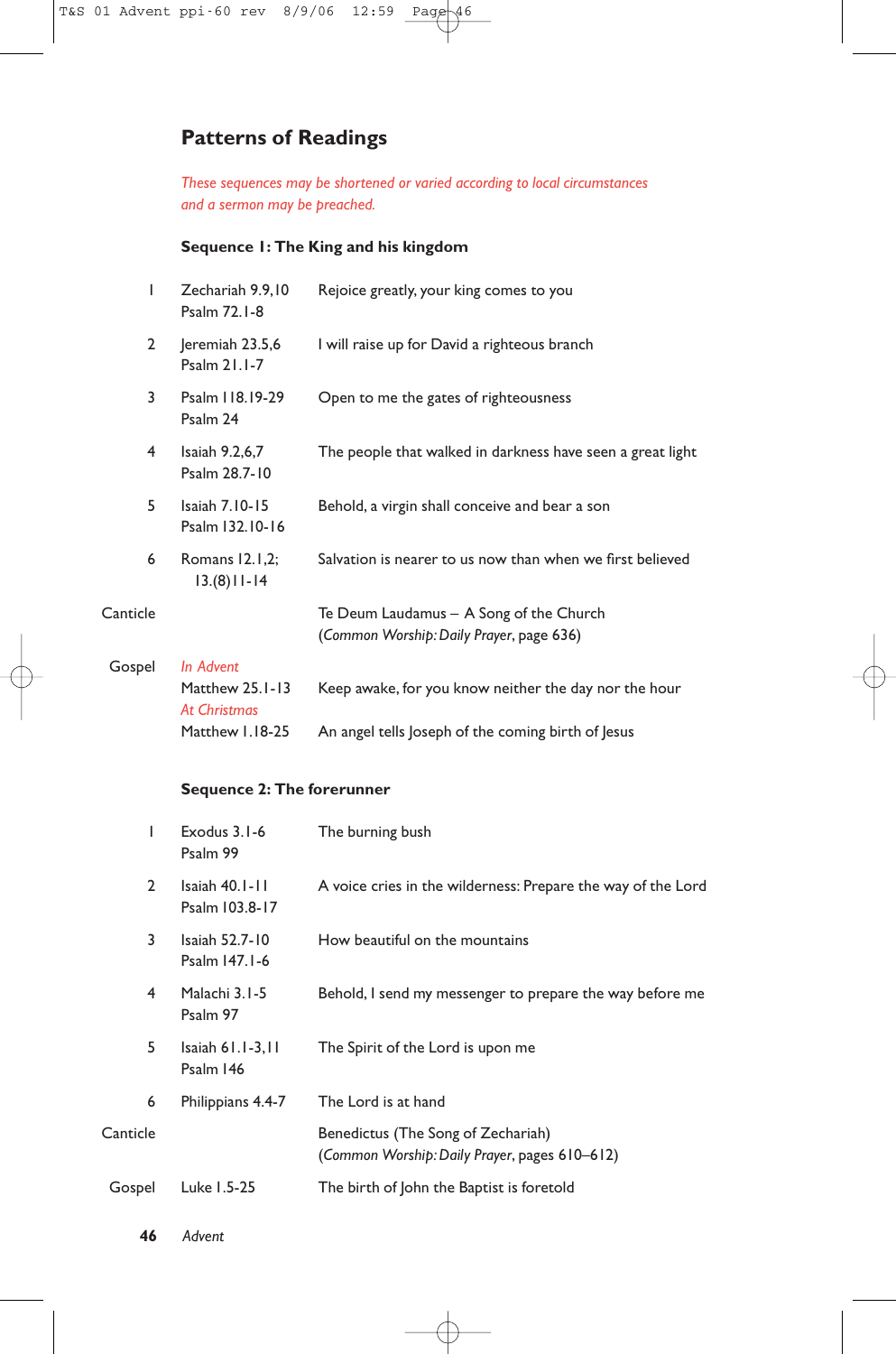

# **Sequence 3: A vigil for prisoners and those who sit in darkness**

| L              | Isaiah 43.1-7<br>Psalm 46.1-4,<br>11,12                 | I have called you by name, you are mine                                                               |
|----------------|---------------------------------------------------------|-------------------------------------------------------------------------------------------------------|
| 2              | Psalm 107.1-3,<br>$10 - 16$<br>Psalm 130                | When they cried to the Lord, he delivered them from<br>their distress                                 |
| 3              | Isaiah $61.1-3,11$<br>Psalm 146                         | The spirit of the Lord is upon me                                                                     |
| 4              | <b>Isaiah 42.5-9</b><br>Psalm 43                        | Bring the prisoners out of darkness                                                                   |
| 5              | Isaiah 62.1-7,<br>$10 - 12$<br>or Micah 4.1-5           | You shall be called Sought Out, a city not forsaken<br>They shall beat their swords into ploughshares |
|                | Psalm 85.1-7                                            |                                                                                                       |
| 6              | Ephesians 2.11-22                                       | He is our peace, who has made us one                                                                  |
| Canticle       |                                                         | Benedictus (The Song of Zechariah)<br>(Common Worship: Daily Prayer, pages 610-612)                   |
| Gospel         | Matthew 25.31-<br>end                                   | I was in prison and you visited me                                                                    |
|                | Sequence 4: Looking for the light                       |                                                                                                       |
| L              | Genesis 1.1-5<br>Psalm 136.1-9                          | And God said: Let there be light                                                                      |
| $\overline{2}$ | Psalm 13<br>Psalm 43                                    | Give light to my eyes, lest I sleep in death                                                          |
| 3              | Isaiah 45.2-8<br>Psalm 97                               | I form light and create darkness                                                                      |
| 4              | Baruch 4.36 - 5.9<br>or Isaiah 60.1-5a<br>Psalm 84.8-12 | Look to the east                                                                                      |
| 5              | Isaiah 9.2,3,6,7<br>Psalm 36.5-10                       | The people that walked in darkness have seen a great light                                            |

6 1 Thessalonians You are not in darkness, for you are all children of light 5.1-11,23,34

| Canticle |                                  | A Song of the New Jerusalem<br>(Common Worship: Daily Prayer, page 585)        |  |
|----------|----------------------------------|--------------------------------------------------------------------------------|--|
| Gospel   | Luke 12.35-40<br>or John 3.16-21 | Let your loins be girded and your lamps burning<br>I am the light of the world |  |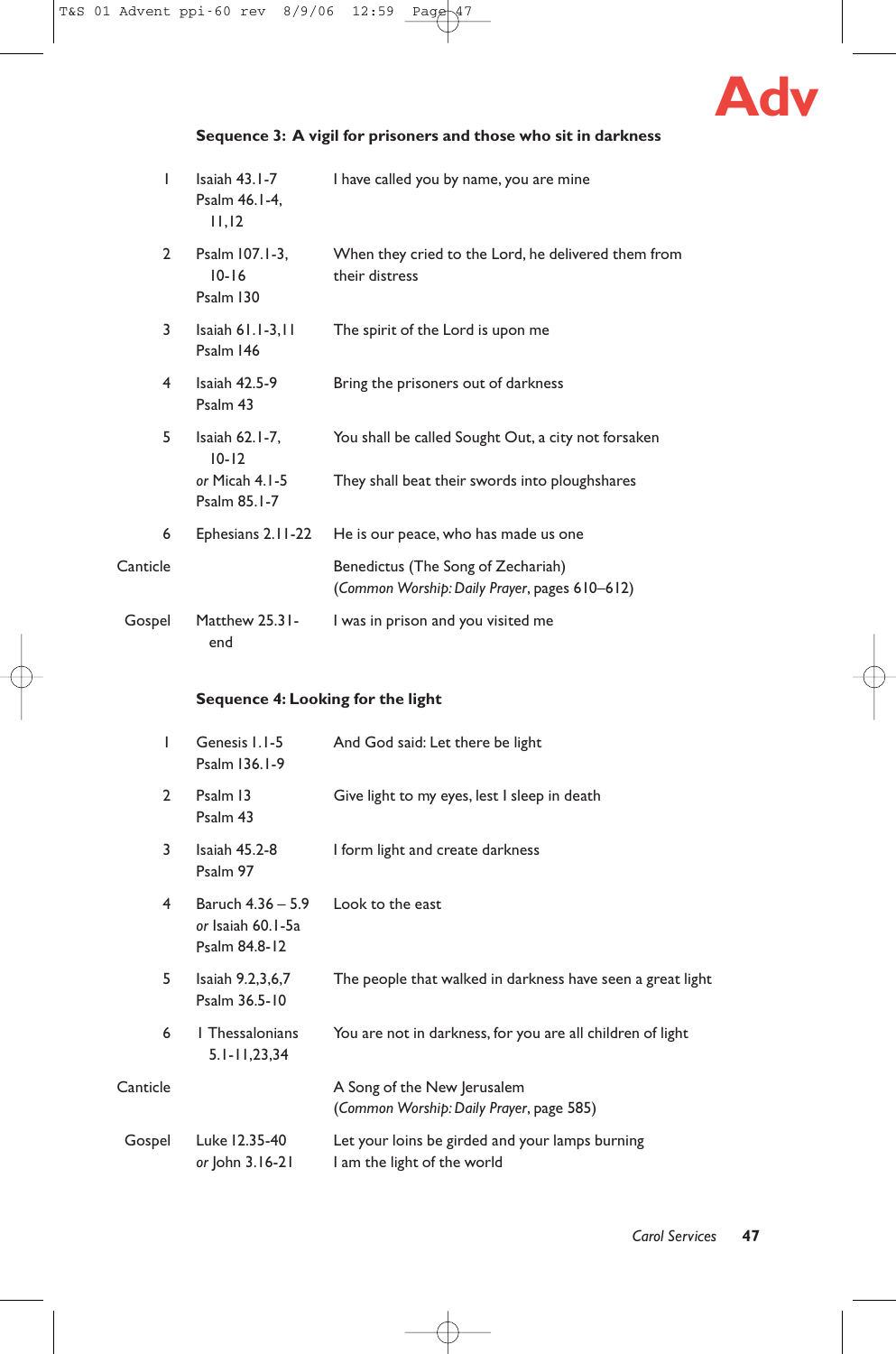# **Conclusions**

## **1**

Restore us, O Lord God of hosts:

*All* **show the light of your countenance, and we shall be saved.**

Will you not give us life again

*All* **that your people may rejoice in you?**

Show us your mercy, O Lord,

*All* **and grant us your salvation.**

# **2**

Blessed be the Lord, the God of Israel,

*All* **who has come to his people and set them free.**

Hosanna to the Son of David. Blessed is he who comes in the name of the Lord.

# *All* **Hosanna in the highest.**

Blessed is the coming kingdom of our father David.

# *All* **Hosanna in the highest.**

Blessed be the name of the Lord,

*All* **now and for ever. Amen.**

# **3**

Blessed be God, Father, Son and Holy Spirit,

*All* **and blessed be his kingdom, now and for ever.**

Blessed is the king who comes in the name of the Lord.

*All* **Peace in heaven and glory in the highest.**

# **4**

We wait for your loving-kindness, O God,

*All* **in the midst of your temple.**

The glory of the Lord shall be revealed

*All* **and all flesh shall see it together.**

Show us your mercy, O Lord,

*All* **and grant us your salvation.**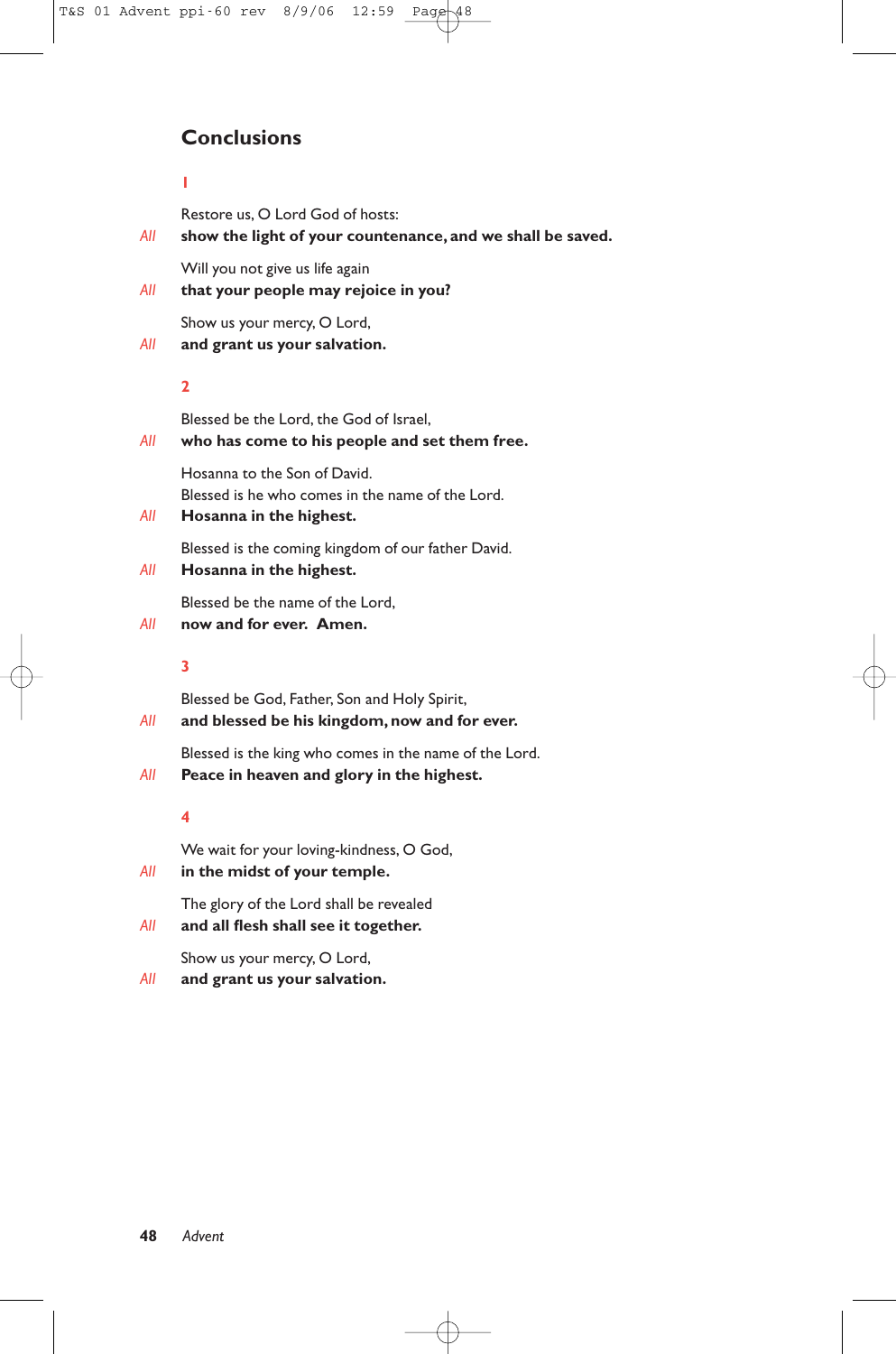

**5**

We wait for your loving-kindness, O God,

*All* **in the midst of your temple.**

Our help is in the name of the Lord,

*All* **who made heaven and earth.**

Let us bless the Lord.

*All* **Thanks be to God.**

# **6**

The night is far spent, the day is at hand. Let us therefore cast off the works of darkness and put on the armour of light.

Come, O Lord, comfort the soul of your servant.

## *All* **Even so, Lord, come.**

O Lord Jesus Christ, come

# *All* **at evening time, with light,**

and in the morning, with your glory,

# *All* **to guide our feet into the way of peace.**

He who receives our prayers says: Surely I come quickly. I am the root and offspring of David, I am the bright and morning star.

# *All* **Amen. Even so, come, Lord Jesus.**

*Blessings and a further ending for use in Advent may be found on page 41.*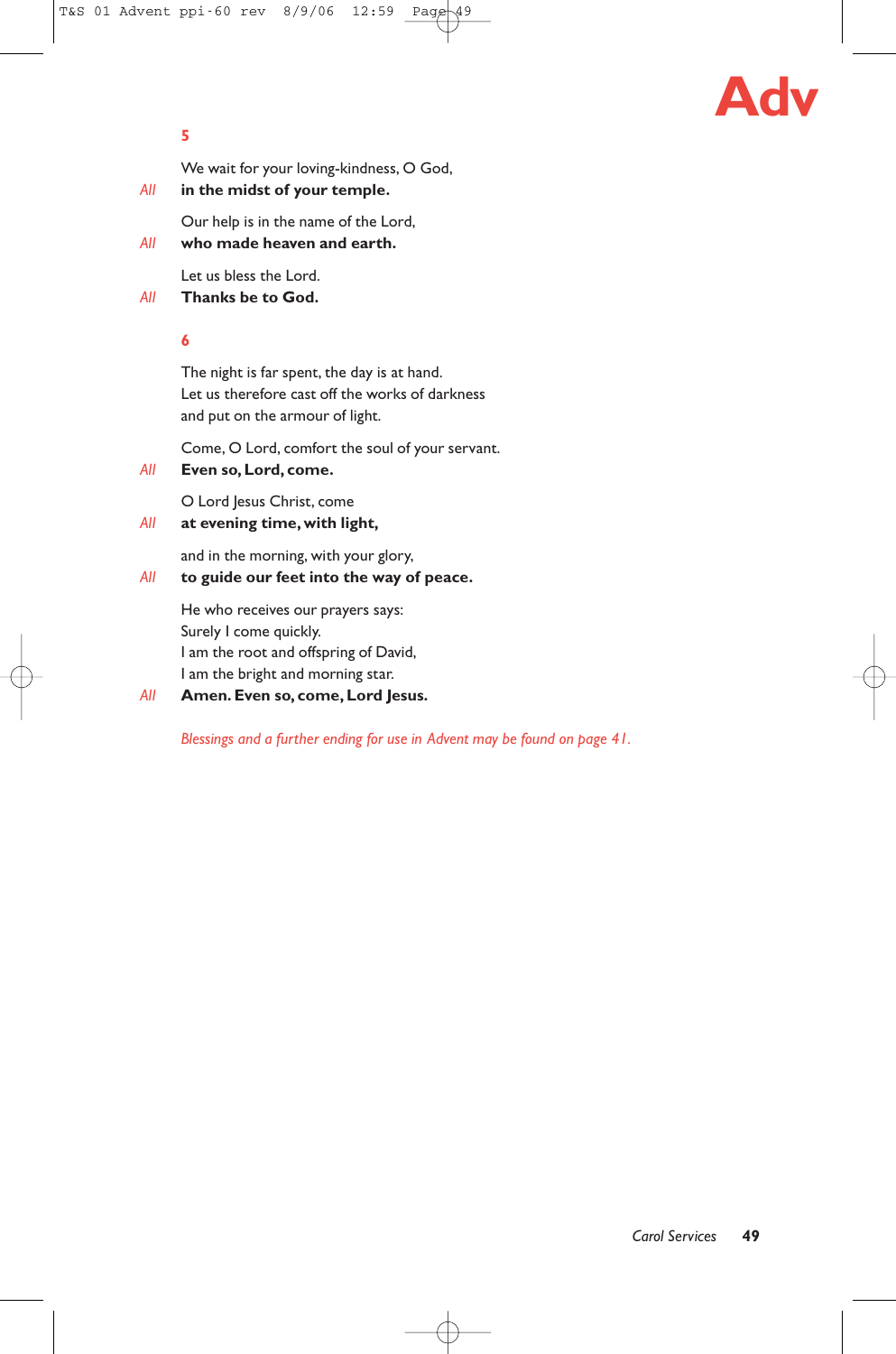# **The Advent Wreath**

The Advent Wreath has four red or blue candles in a ring around a white or gold candle. Alternatively, there may be three purple candles, reflecting the liturgical colour for Advent, with a pink candle for the Third Sunday, when rose-pink vestments are traditionally worn.The first candle is lit on Advent Sunday; additional ones are lit, one on each Sunday, and the white or gold one on Christmas Day.

The new candle each week may appropriately be lit during the Prayers of Penitence. In this case the material entitled 'Prayers of Penitence at the Advent Wreath' is used. Alternatively, the candles may be lit after the Gospel Reading, before the Peace, or after Communion, where the prayer(s) used at the lighting becomes a natural Post-Communion prayer. All five candles may appropriately be alight during services through the Christmas season.

There are several traditions about the meaning or theme of each candle.The scheme that accords best with the Common Worship Principal Service Lectionary is:

| Advent I      | The Patriarchs   |
|---------------|------------------|
| Advent 2      | The Prophets     |
| Advent 3      | John the Baptist |
| Advent 4      | The Virgin Mary  |
| Christmas Day | The Christ       |

Each of the four Sundays then reminds us of those who prepared for the coming of Christ. 'The Patriarchs' can naturally focus on Abraham, our father in faith, and David, the ancestor in whose city Jesus was born. 'The Prophets' gives an opportunity to reflect on the way the birth of the Messiah was 'foretold'. John, who proclaimed the Saviour, and Mary, who bore him in her womb, complete the picture.

The prayers below reflect these four themes.The second, third and fourth prayers in each case are written with children in mind, and the third is to be said by the congregation together. Only one prayer need be used on any occasion, though the second and third fit well together in each case.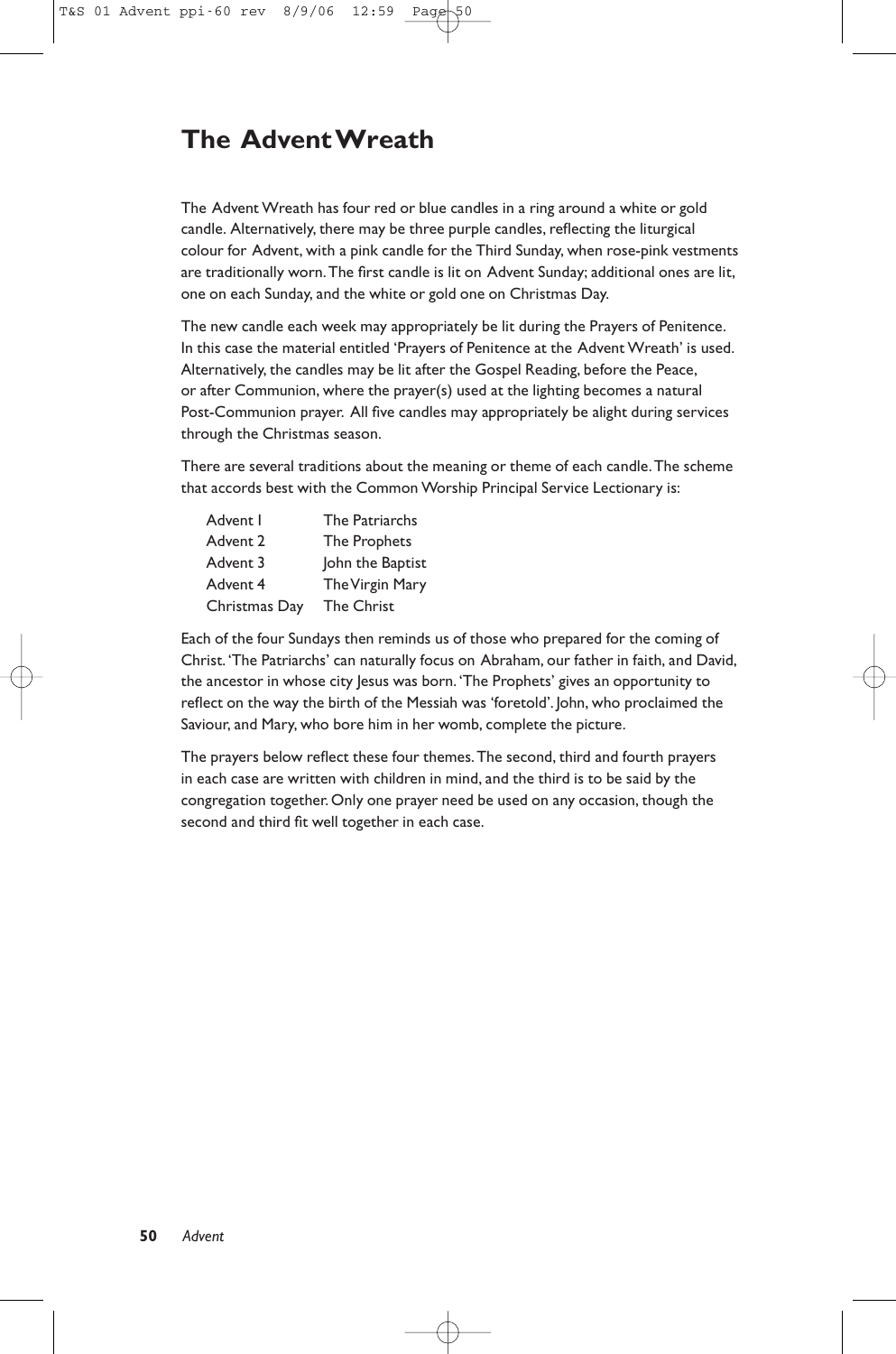

# *Advent 1*

# **1**

Blessed are you, sovereign Lord, God of our ancestors: to you be praise and glory for ever. You called the patriarchs to live by the light of faith and to journey in the hope of your promised fulfilment. May we be obedient to your call and be ready and watchful to receive your Christ, a lamp to our feet and a light to our path; for you are our light and our salvation. **Blessed be God for ever.**

# **2**

God of Abraham and Sarah, and all the patriarchs of old, you are our Father too. Your love is revealed to us in Jesus Christ, Son of God and Son of David. Help us in preparing to celebrate his birth to make our hearts ready for your Holy Spirit to make his home among us. We ask this through Jesus Christ, the light who is coming into the world. **Amen.**

## **3**

**Lord Jesus, light of the world, born in David's city of Bethlehem, born like him to be a king: be born in our hearts at Christmas, be King of our lives today. Amen.**

#### **4**

People of God: awake! The day is coming soon when you shall see God face to face. Remember the ways and the works of God. God calls you out of darkness to walk in the light of his coming. You are God's children. **Lord, make us one as we walk with Christ today and for ever. Amen.**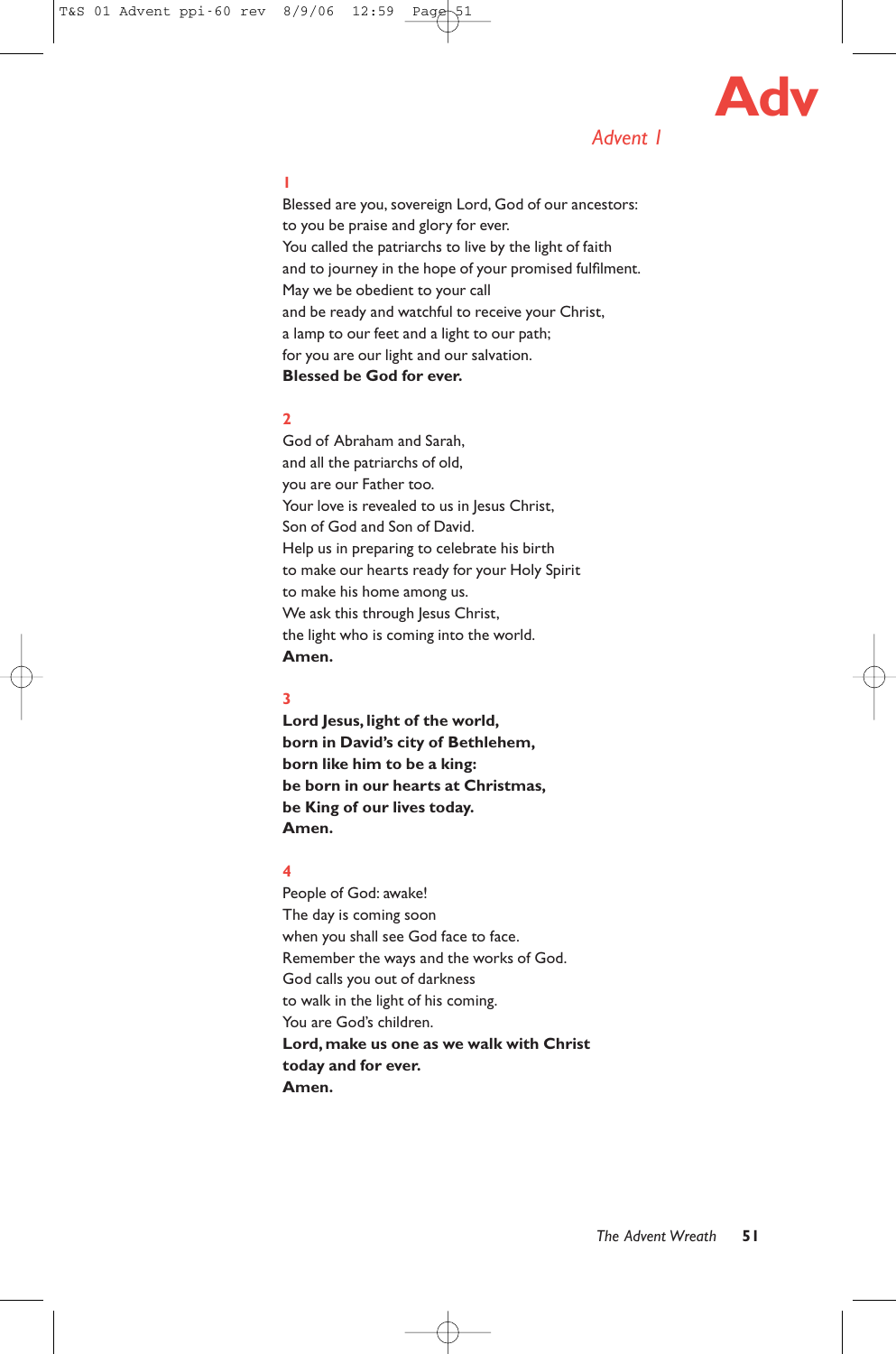## **1**

Blessed are you, sovereign Lord, just and true: to you be praise and glory for ever. Of old you spoke by the mouth of your prophets, but in our days you speak through your Son, whom you have appointed the heir of all things. Grant us, your people, to walk in his light, that we may be found ready and watching when he comes again in glory and judgement; for you are our light and our salvation. **Blessed be God for ever.**

## **2**

God our Father, you spoke to the prophets of old of a Saviour who would bring peace. You helped them to spread the joyful message of his coming kingdom. Help us, as we prepare to celebrate his birth, to share with those around us the good news of your power and love. We ask this through Jesus Christ, the light who is coming into the world. **Amen.**

### **3**

**Lord Jesus, light of the world, the prophets said you would bring peace and save your people in trouble. Give peace in our hearts at Christmas and show all the world God's love. Amen.**

#### **4**

People of God: be glad! Your God delights in you, giving you joy for sadness and turning the dark to light. Be strong in hope therefore; for your God comes to save. You are God's children. **Lord, make us one in the love of Christ today and for ever. Amen.**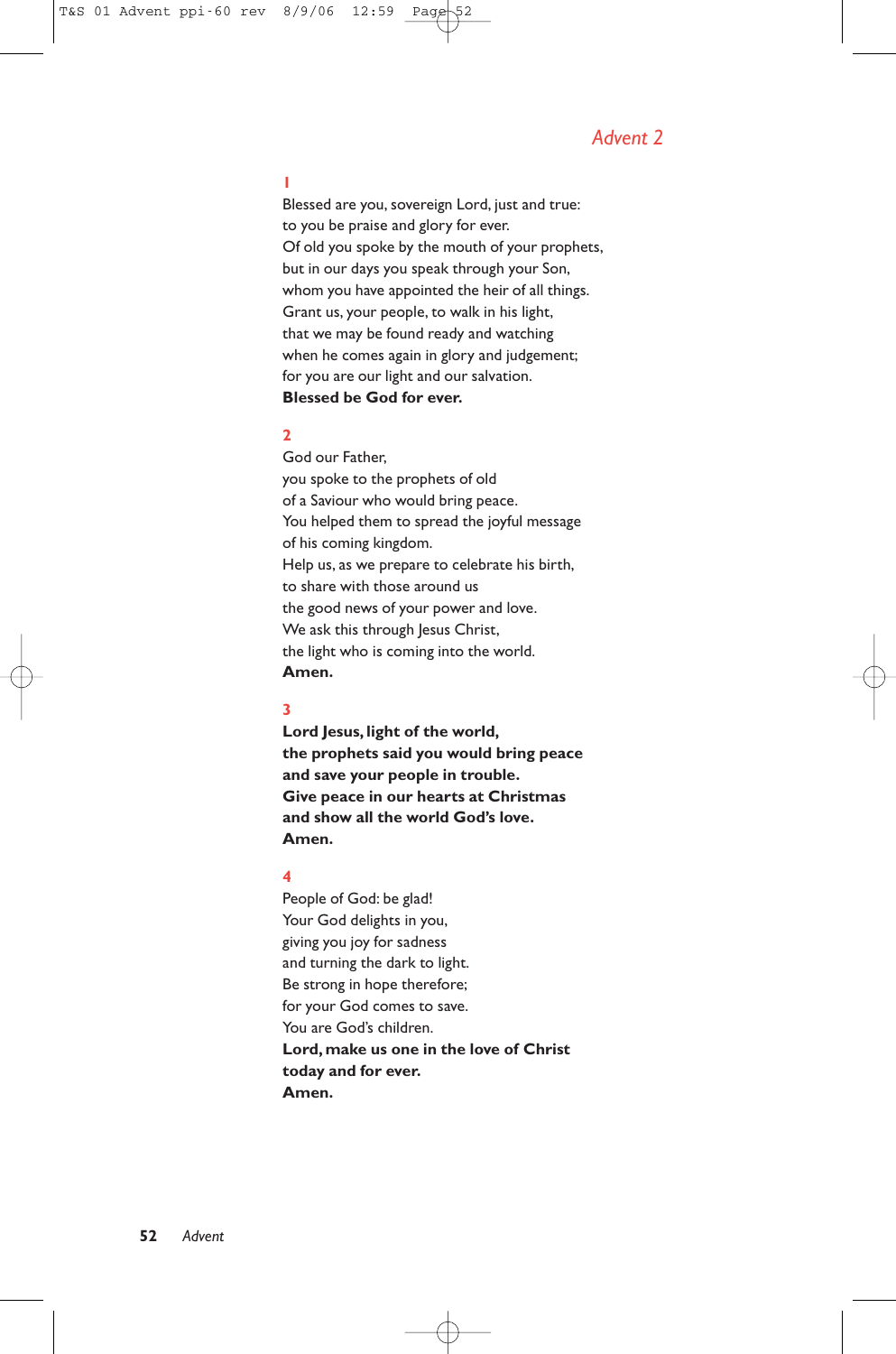

# *Advent 3*

# **1**

Blessed are you, sovereign Lord, just and true: to you be praise and glory for ever. Your prophet John the Baptist was witness to the truth as a burning and shining light. May we your servants rejoice in his light, and so be led to witness to him who is the Lord of our coming kingdom, Jesus our Saviour and King of the ages. **Blessed be God for ever.**

# **2**

God our Father, you gave to Zechariah and Elizabeth in their old age a son called John. He grew up strong in spirit, prepared the people for the coming of the Lord, and baptized them in the Jordan to wash away their sins. Help us, who have been baptized into Christ, to be ready to welcome him into our hearts, and to grow strong in faith by the power of the Spirit. We ask this through Jesus Christ, the light who is coming into the world. **Amen.**

## **3**

**Lord Jesus, light of the world, John told the people to prepare, for you were very near. As Christmas grows closer day by day, help us to be ready to welcome you now. Amen.**

## **4**

People of God: return! You are called to be God's own. From the mountains announce the good news. God comes in justice and peace, to all who follow his ways. You are God's children. **Lord, make us one in the peace of Christ today and for ever. Amen.**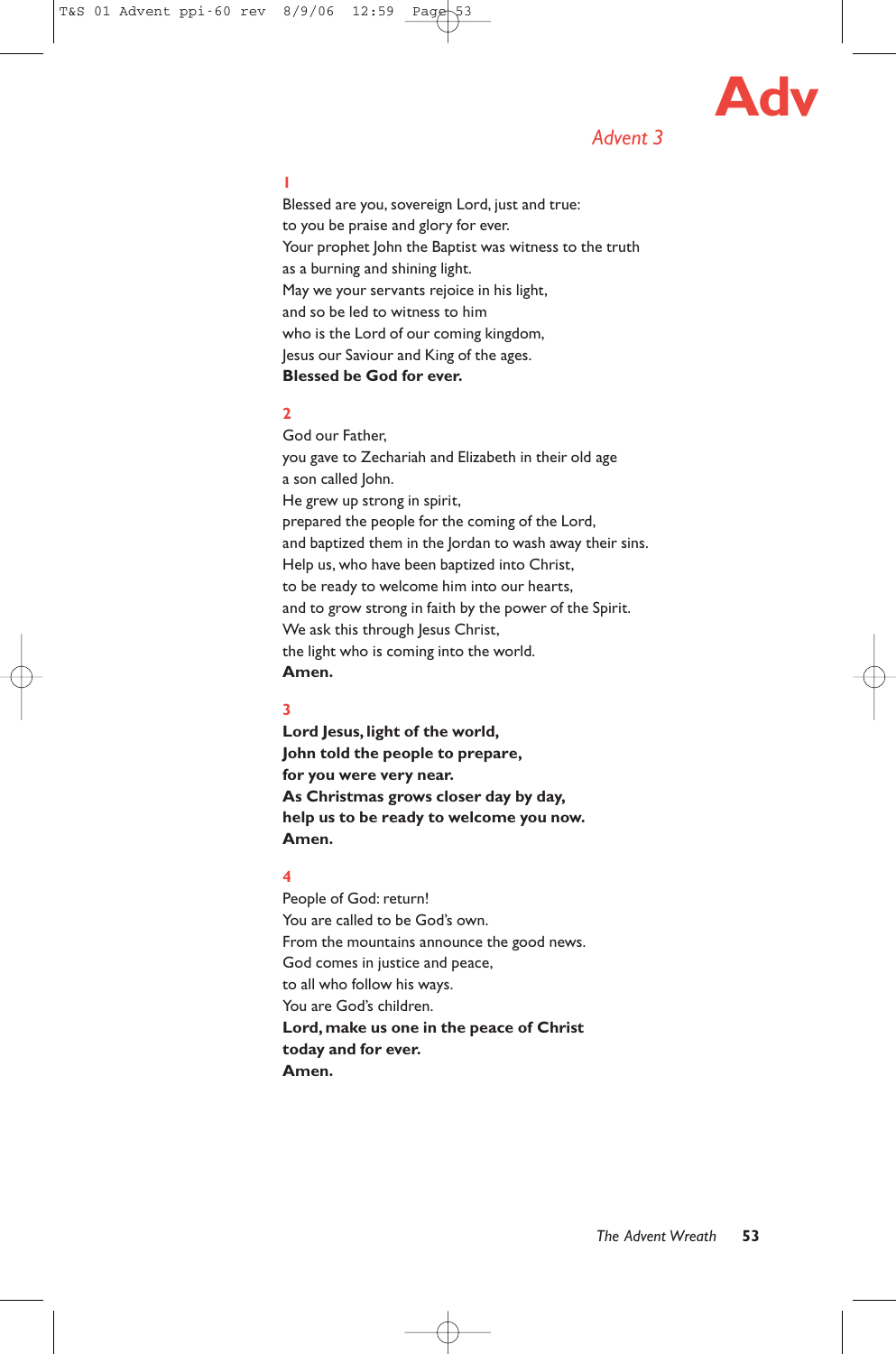# *Advent 4*

#### **1**

Blessed are you, sovereign Lord, merciful and gentle: to you be praise and glory for ever. Your light has shone in our darkened world through the child-bearing of blessed Mary; grant that we who have seen your glory may daily be renewed in your image and prepared like her for the coming of your Son, who is the Lord and Saviour of all. **Blessed be God for ever.**

#### **2**

God our Father, the angel Gabriel told the Virgin Mary that she was to be the mother of your Son. Though Mary was afraid, she responded to your call with joy. Help us, whom you call to serve you, to share like her in your great work of bringing to our world your love and healing. We ask this through Jesus Christ, the light who is coming into the world. **Amen.**

#### **3**

**Lord Jesus, light of the world, blessed is Gabriel,who brought good news; blessed is Mary, your mother and ours. Bless your Church preparing for Christmas; and bless us your children, who long for your coming. Amen.**

## **4**

People of God: prepare! God, above all, maker of all, is one with us in Christ. Maranatha! **Come, Lord Jesus!**

God, the mighty God, bends down in love to earth. Maranatha!

#### **Come, Lord Jesus!**

God with us, God beside us, comes soon to the world he has made. Maranatha!

#### **Come, Lord Jesus!**

We are God's children, we seek the coming Christ. Maranatha! **Come,Lord Jesus!**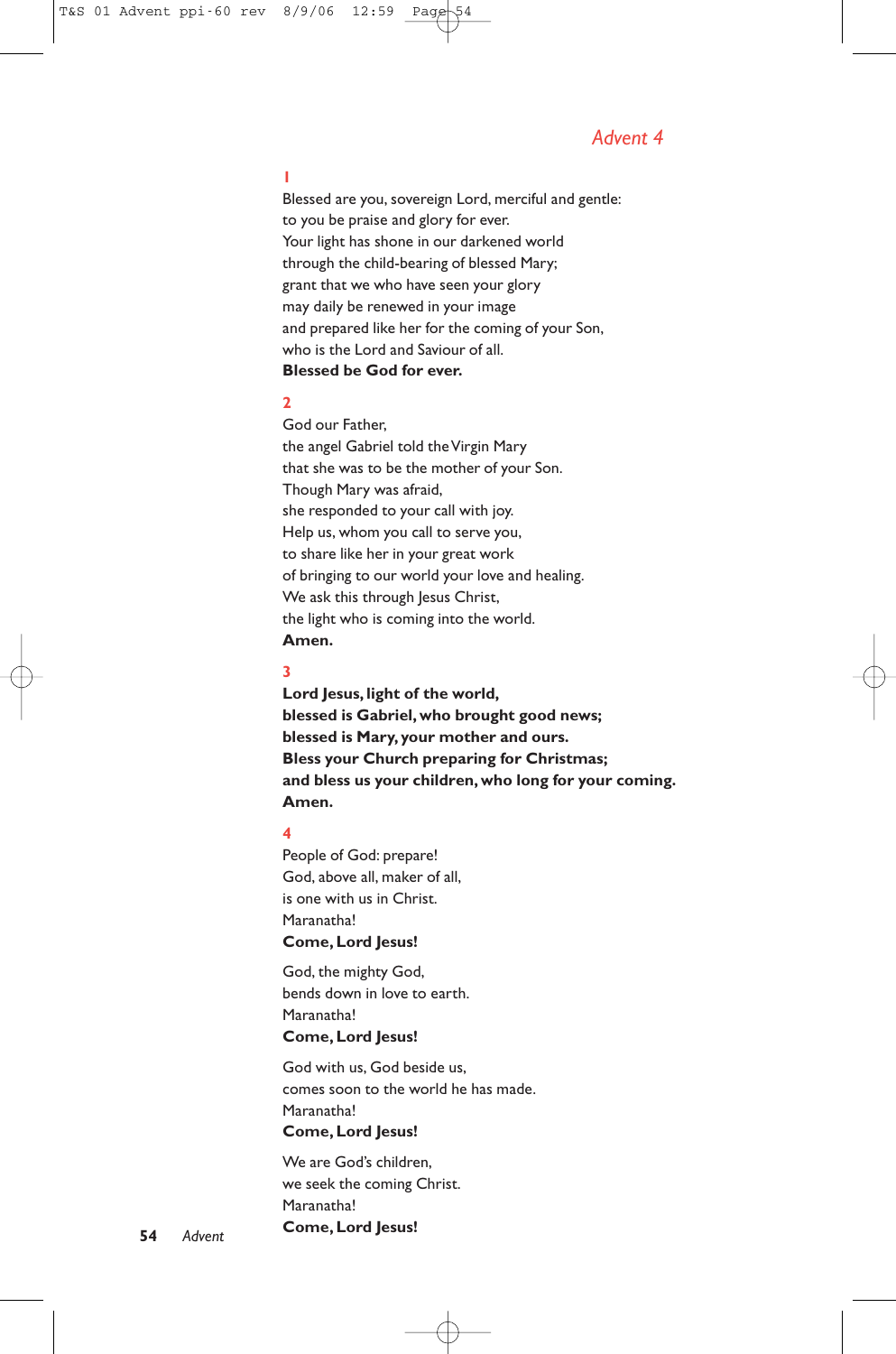# *Christmas Day*

**Adv**

#### **1**

Blessed are you, sovereign Lord, King of peace: to you be praise and glory for ever. The new light of your incarnate Word gives gladness in our sorrow, and a presence in our isolation. Fill our lives with your light, until they overflow with gladness and praise.

# **Blessed be God for ever.**

### **2**

God our Father, today the Saviour is born and those who live in darkness are seeing a great light. Help us, who greet the birth of Christ with joy, to live in the light of your Son and to share the good news of your love. We ask this through Jesus Christ, the light who has come into the world. **Amen.**

#### **3**

**Lord Jesus, Light of light, you have come among us. Help us who live by your light to shine as lights in your world. Glory to God in the highest. Amen.**

#### **4**

People of God: shout and sing! Tell the good news of peace on earth. Lord, bring us today into Christ's peace. All God's people *say/shout:*

# **Amen!**

Angels dance and the bright star shines. All creation bows to the Lord of all. Lord, bring us today into Christ's light. All God's people *say/shout:* **Amen!**

One with us, yet born to save, he will show us the way to God. Lord, bring us today into Christ's love. All God's people *say/shout:* **Amen!**

People of God: shout and sing: **Alleluia! Alleluia! Amen.**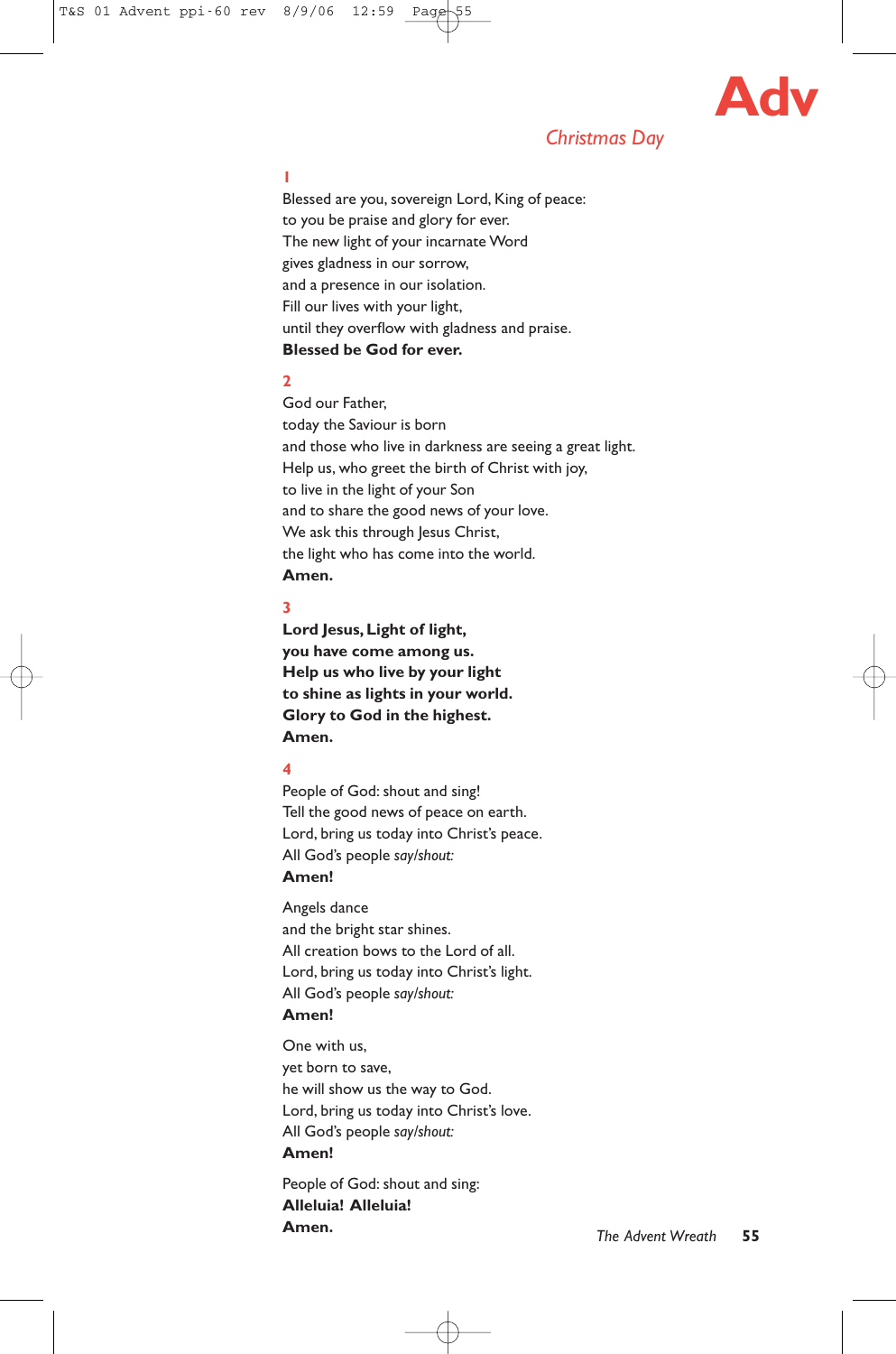# **Prayers of Penitence at the Advent Wreath**

# *Advent 1*

Heavenly Father, you have created a universe of light: forgive us when we return to darkness. Lord, have mercy. **Lord, have mercy.**

Lord Jesus, you are the light of the world: cleanse and heal our blinded sight. Christ, have mercy. **Christ, have mercy.**

Holy Spirit, you give us light in our hearts: renew us in faith and love. Lord, have mercy. **Lord, have mercy.**

# *Advent 2*

Heavenly Father, you call us to repent of our sins: soften our proud and stubborn hearts. Lord, have mercy. **Lord, have mercy.**

Lord Jesus, you declared the forgiveness of God: teach us to forgive one another. Christ, have mercy. **Christ, have mercy.**

Holy Spirit, you search our hearts and show us the truth: direct us in your way of righteousness. Lord, have mercy. **Lord, have mercy.**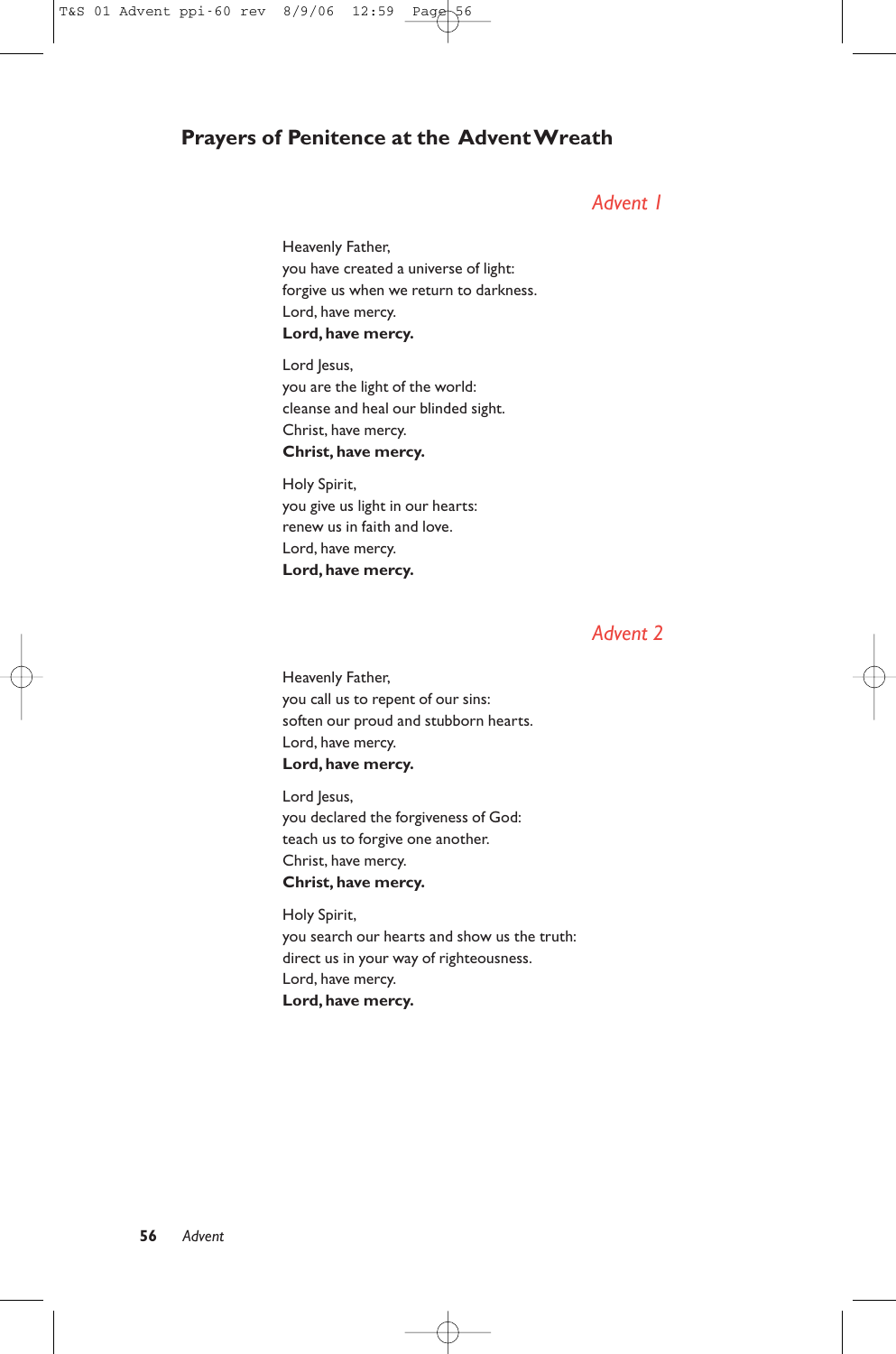



Heavenly Father, you call us to prepare for the coming of your Son: forgive us our unreadiness to receive him. Lord, have mercy. **Lord, have mercy.**

Lord Jesus, you were proclaimed by John the Baptist: help us also to prepare your way. Christ, have mercy. **Christ, have mercy.**

Holy Spirit, you speak through the prophets: make us attentive to hear your word. Lord, have mercy. **Lord, have mercy.**

# *Advent 4*

Heavenly Father, you exalted the humble and meek: give us humble and contrite hearts. Lord, have mercy. **Lord, have mercy.**

Lord Jesus, you grew towards birth in the Virgin's womb: be planted also in our hearts and lives. Christ, have mercy. **Christ, have mercy.**

Holy Spirit, you overshadowed Mary, that she might become the God-bearer: fill us with your heavenly gifts. Lord, have mercy. **Lord, have mercy.**

#### *This absolution may be used*

Almighty God, who in Jesus Christ has given us a kingdom that cannot be destroyed, forgive *us our* sins, open *our* eyes to God's truth, strengthen *us* to do God's will and give *us* the joy of his kingdom, through Jesus Christ our Lord. **Amen.**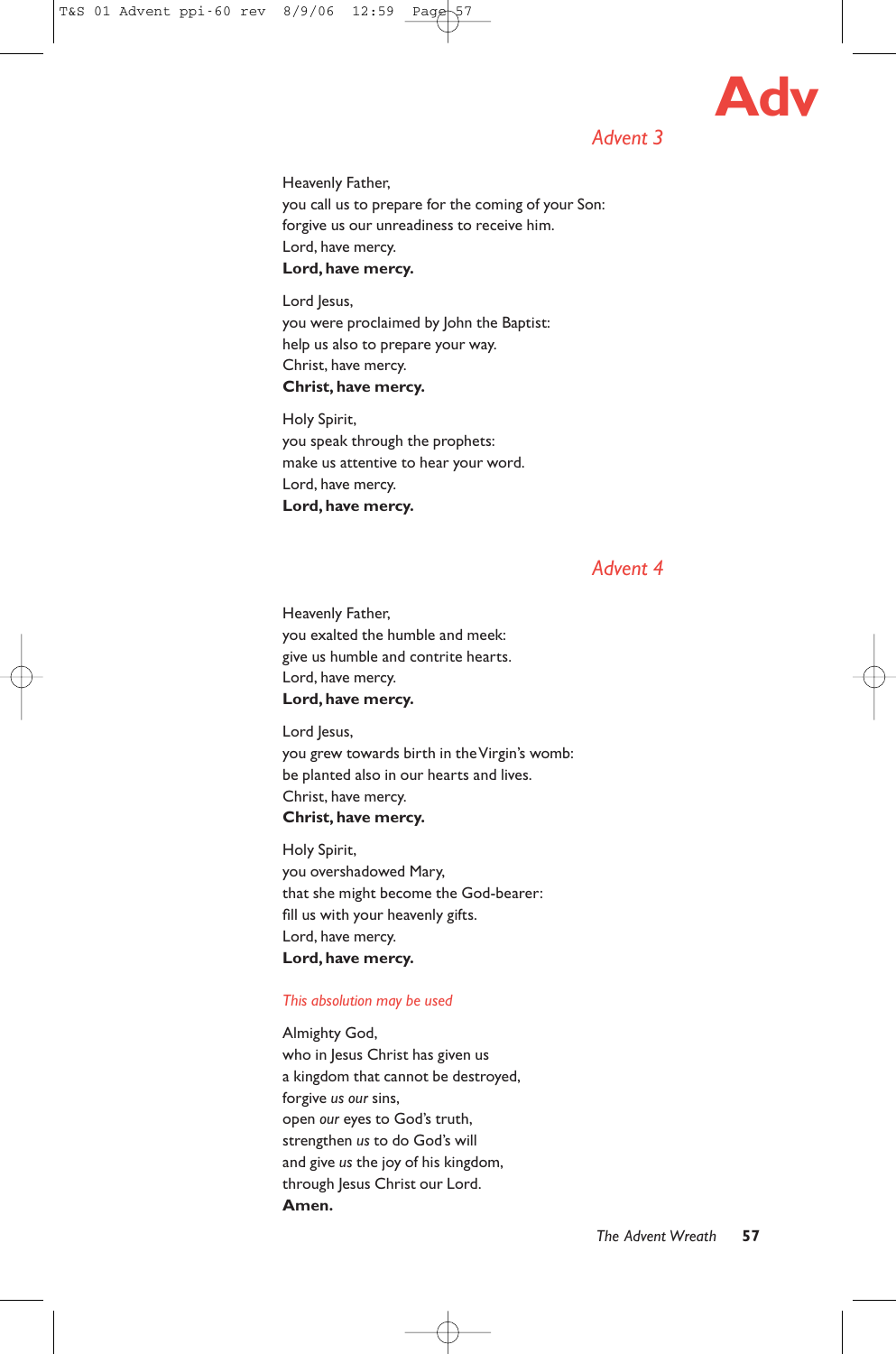# **The Advent Antiphons**

These antiphons, or refrains, all beginning 'O …', were sung before and after the Magnificat at Vespers, according to the Roman use, on the seven days preceding Christmas Eve (17–23 December).They are addressed to God, calling for him to come as teacher and deliverer, with a tapestry of scriptural titles and pictures that describe his saving work in Christ. In the medieval rite of Salisbury Cathedral that was widely followed in England before the Reformation, the antiphons began on 16 December and there was an additional antiphon ('O Virgin of virgins') on 23 December; this is reflected in the Calendar of *The Book of Common Prayer*, where 16 December is designated *O Sapientia* (O Wisdom).The Common Worship Calendar has adopted the more widely used form. It is not known when and by whom the antiphons were composed, but they were already in use by the eighth century.

### *17 December – O Sapientia*

O Wisdom, coming forth from the mouth of the Most High, reaching from one end to the other mightily, and sweetly ordering all things: Come and teach us the way of prudence. *cf Ecclesiasticus 24.3;Wisdom 8.1*

#### *18 December – O Adonai*

O Adonai, and leader of the House of Israel, who appeared to Moses in the fire of the burning bush and gave him the law on Sinai: Come and redeem us with an outstretched arm. *cf Exodus 3.2; 24.12*

## *19 December – O Radix Jesse*

O Root of Jesse, standing as a sign among the peoples; before you kings will shut their mouths, to you the nations will make their prayer: Come and deliver us, and delay no longer. *cf Isaiah 11.10; 45.14; 52.15; Romans 15.12*

## *20 December – O Clavis David*

O Key of David and sceptre of the House of Israel; you open and no one can shut; you shut and no one can open: Come and lead the prisoners from the prison house, those who dwell in darkness and the shadow of death. *cf Isaiah 22.22; 42.7*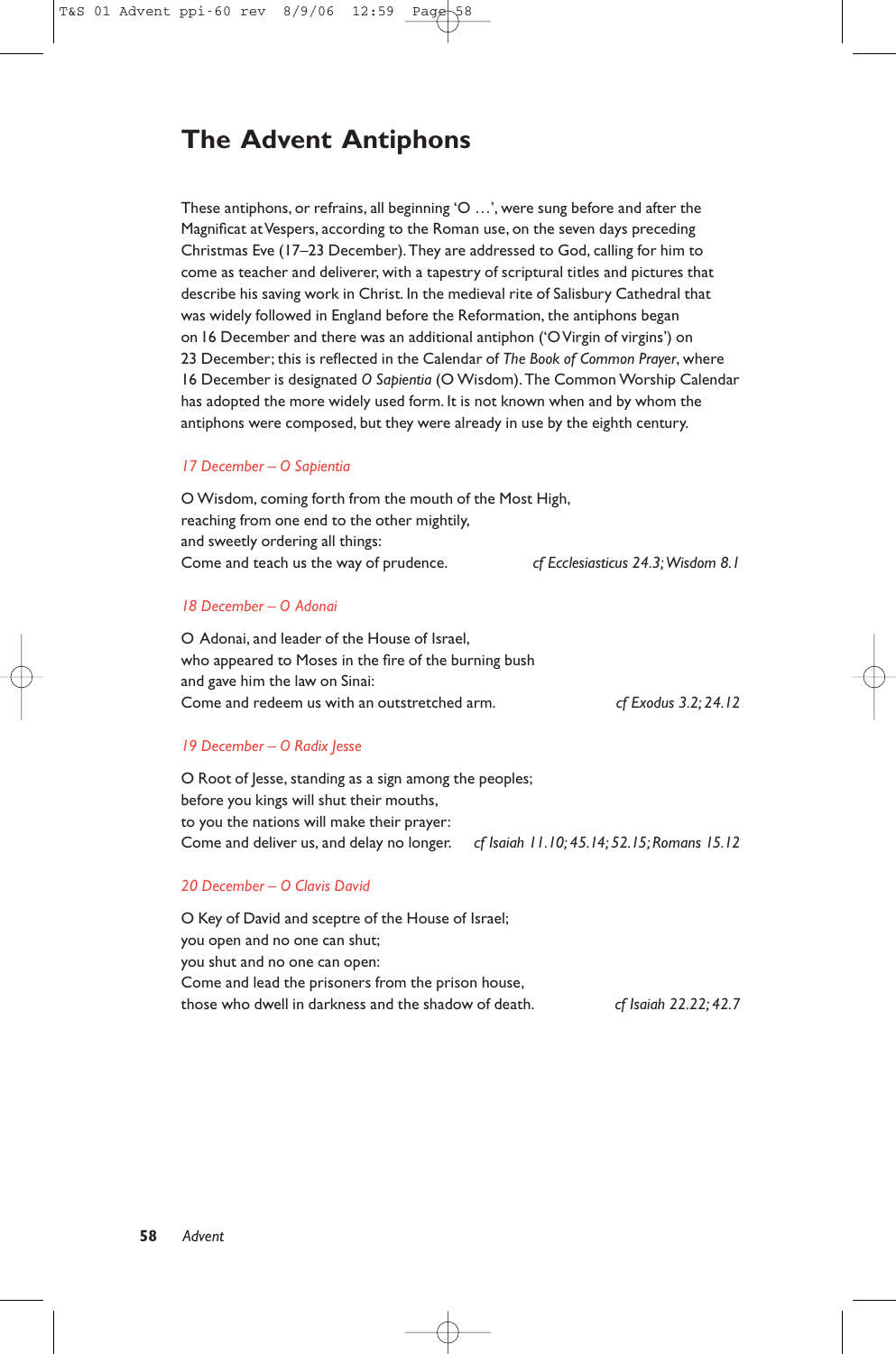

### *21 December – O Oriens*

O Morning Star, splendour of light eternal and sun of righteousness: Come and enlighten those who dwell in darkness and the shadow of death. *cf Malachi 4.2*

#### *22 December – O Rex Gentium*

O King of the nations, and their desire, the cornerstone making both one: Come and save the human race, which you fashioned from clay. *cf Isaiah 28.16; Ephesians 2.14*

#### *23 December – O Emmanuel*

O Emmanuel, our King and our lawgiver, the hope of the nations and their Saviour: Come and save us, O Lord our God. *cf Isaiah 7.14*

# **Evening Prayer Lectionary**

*This lectionary may be adopted at Evening Prayer for the week before Christmas.*

| O Sapientia    | 17 December | Psalms 90, II<br>Ecclesiasticus 24.1-9<br>I Corinthians 2.1-13 |
|----------------|-------------|----------------------------------------------------------------|
| O Adonai       | 18 December | Psalm 106<br>Exodus 3.1-6<br>Acts 7.20-36                      |
| O Radix Jesse  | 19 December | Psalm 50<br>Isaiah II.I-9<br>Romans 15.7-13                    |
| O Clavis David | 20 December | Psalm 89.1-34<br>Isaiah 22.21-23<br>Revelation 3.7-13          |
| O Oriens       | 21 December | Psalm 27<br>Numbers 24.15b-19<br>Revelation 22.10-21           |
| O Rex Gentium  | 22 December | Psalm 118<br>Jeremiah 30.7-11a<br>Acts 4.1-12                  |
| O Emmanuel     | 23 December | Psalm 80<br>Isaiah 7.10-15<br>Matthew 1.18-23                  |
|                |             |                                                                |